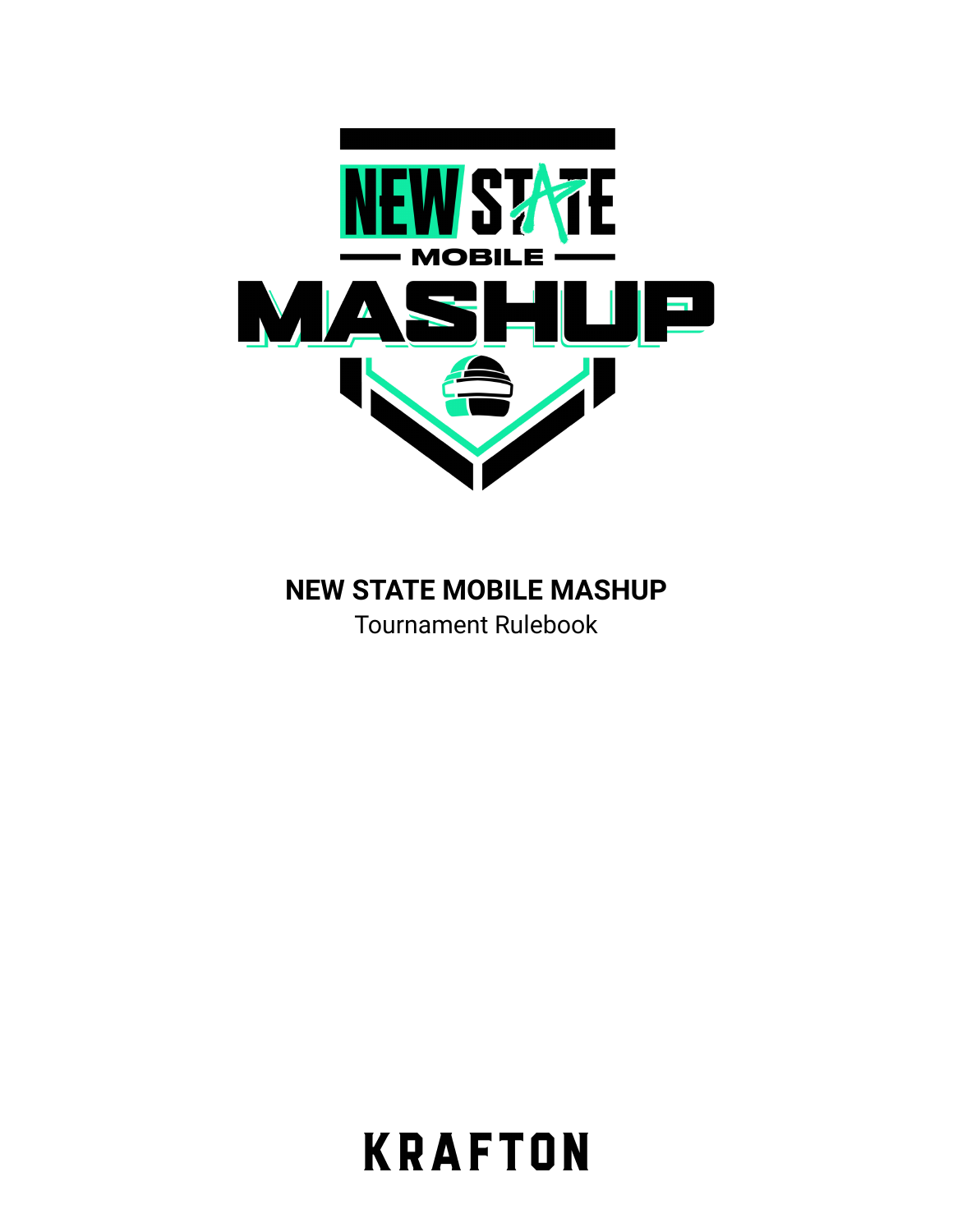# **Table of Contents**

| <b>Introduction</b>                                                 | 5              |
|---------------------------------------------------------------------|----------------|
| <b>Influencer Tournaments</b>                                       | 5              |
| Open Qualifiers                                                     | 5              |
| <b>Grand Final</b>                                                  | 5              |
| <b>Rulebook</b>                                                     | 5              |
| Introduction to the Tournament Rulebook                             | 5              |
| <b>Tournament Platform Rules</b>                                    | 6              |
| Acceptance of the Rules                                             | 6              |
| Spirit of the Rules                                                 | 6              |
| <b>Rule Changes</b>                                                 | 6              |
| Interpretations                                                     | 6              |
| Terms                                                               | 6              |
| <b>Competition System, Registration, Qualification, and Seeding</b> | $\overline{7}$ |
| <b>General Information</b>                                          | 7              |
| <b>Influencer Tournaments</b>                                       | 7              |
| Open Qualifiers                                                     | 8              |
| <b>Grand Final</b>                                                  | 9              |
| <b>Player Eligibility</b>                                           | 10             |
| Age                                                                 | 10             |
| <b>Player Aliases</b>                                               | 11             |
| In-Game Nicknames                                                   | 11             |
| <b>Game Account</b>                                                 | 11             |
| <b>Multiple Teams</b>                                               | 11             |
| Conflict of Interest                                                | 12             |
| <b>Team Eligibility</b>                                             | 12             |
| <b>Team Names and Team Tags</b>                                     | 12             |
| <b>Conflict of Interest</b>                                         | 12             |
| Multiple Team Ownership                                             | 13             |
| Sponsorships                                                        | 13             |
| <b>Roster Rules</b>                                                 | 13             |
| <b>Team Representative</b>                                          | 13             |
| <b>Citizenship and Residency</b>                                    | 13             |
| Substitutes and Roster Changes                                      | 14             |
| <b>Match Schedule</b>                                               | 14             |
| <b>Prizing</b>                                                      | 15             |
| <b>General Rules</b>                                                | 16             |
| <b>Server Utilization</b>                                           | 16             |
|                                                                     |                |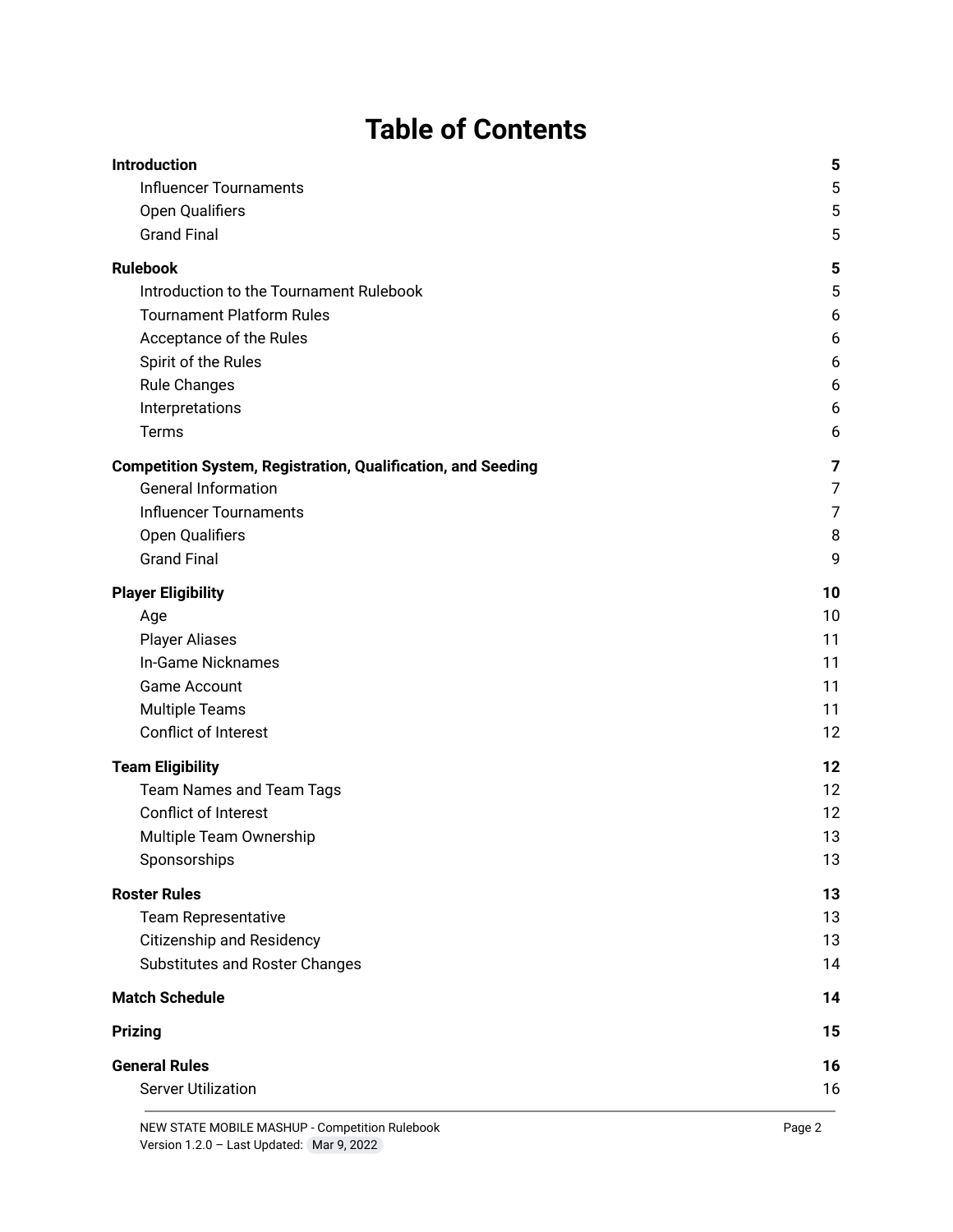| Documentation                                                              | 16 |
|----------------------------------------------------------------------------|----|
| Hardware, Software, and Internet Connections                               | 16 |
| <b>In-Game Settings</b>                                                    | 16 |
| <b>In-Game Scoring</b>                                                     | 17 |
| <b>Elimination Points</b>                                                  | 17 |
| <b>Placement Points</b>                                                    | 17 |
| <b>Match Points</b>                                                        | 17 |
| <b>Total Points</b>                                                        | 18 |
| <b>Tie Breakers</b>                                                        | 18 |
| <b>Before a Match</b>                                                      | 18 |
| Check-In                                                                   | 18 |
| Joining a Lobby                                                            | 18 |
| <b>During a Match</b>                                                      | 19 |
| <b>Disconnections</b>                                                      | 19 |
| <b>Server Crashes</b>                                                      | 19 |
| <b>Scoreboard Screenshots</b>                                              | 19 |
| Bugs                                                                       | 19 |
| Cheats                                                                     | 19 |
| In-Game Skins                                                              | 20 |
| <b>Communication and Match Support</b>                                     | 20 |
| <b>After a Match</b>                                                       | 20 |
| <b>Results</b>                                                             | 20 |
| <b>Protests and Escalations</b>                                            | 20 |
| <b>Breaks Between Matches</b>                                              | 21 |
| <b>Code of Conduct</b>                                                     | 21 |
| NEW STATE MOBILE Terms of Service and Rules of Conduct                     | 21 |
| <b>Best Ability</b>                                                        | 21 |
| Collusion, i.e. Teaming and Match-Fixing                                   | 21 |
| Betting and Gambling                                                       | 22 |
| <b>Bribery</b>                                                             | 22 |
| <b>Exploiting and Hacking</b>                                              | 22 |
| Cheating                                                                   | 22 |
| Ringing                                                                    | 22 |
| <b>Intentional Disconnects</b>                                             | 23 |
| Profanity and Hate Speech                                                  | 23 |
| Disruptive and Abusive Behavior                                            | 23 |
| Intentional Delaying of or Interfering with the Conduct of the Competition | 23 |
| Harassment and Sexual Harassment                                           | 23 |
| Discrimination and Denigration                                             | 23 |
|                                                                            |    |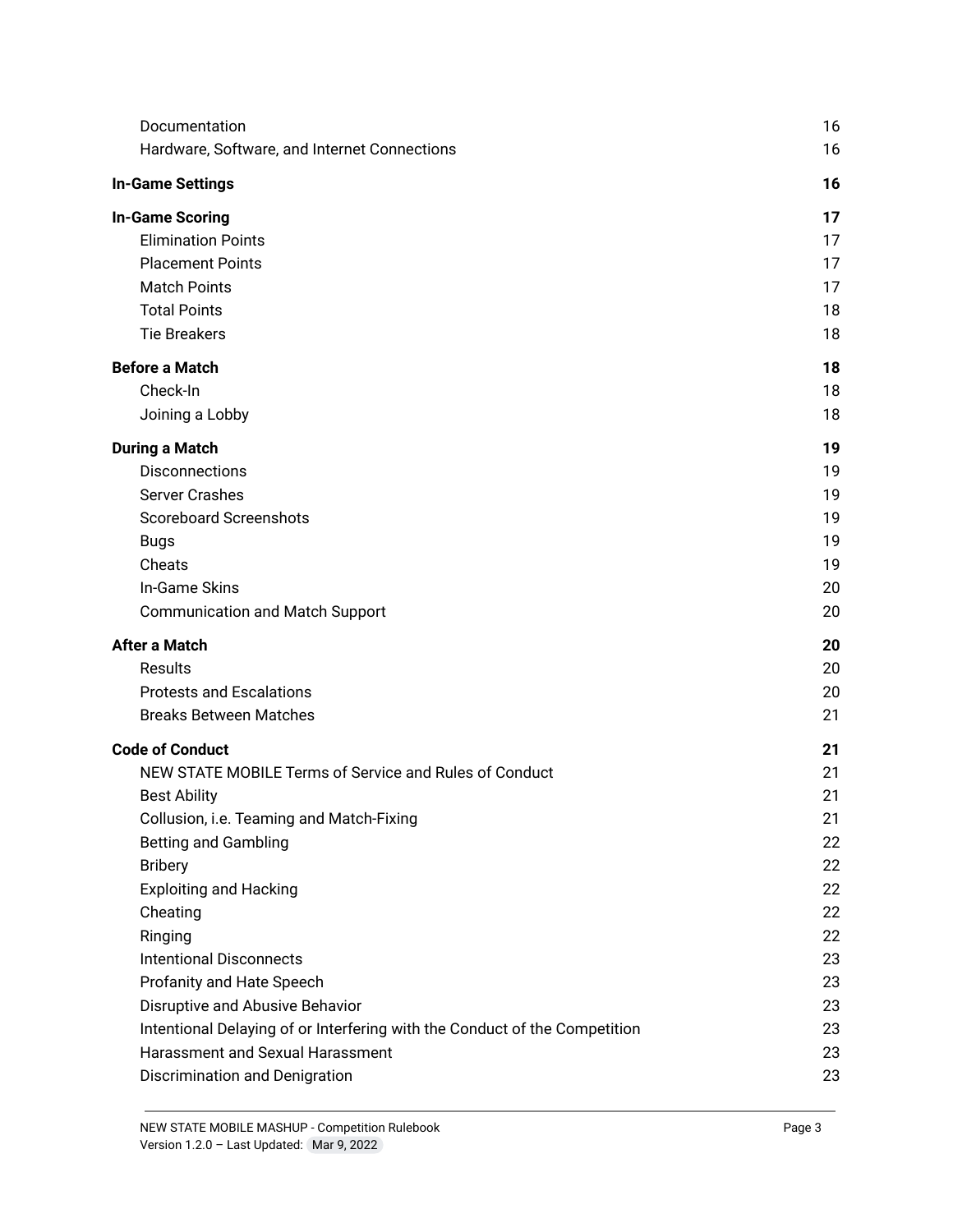| <b>Criminal Activity</b>                | 24 |
|-----------------------------------------|----|
| Confidentiality                         | 24 |
| Concluding the Competition              | 24 |
| <b>Conduct Violations and Penalties</b> | 24 |
| <b>Issuance of Penalties</b>            | 24 |
| <b>Publication of Penalties</b>         | 25 |
| <b>Broadcasts and Contents</b>          | 25 |
| Ownership of Broadcasts and Contents    | 25 |
| <b>Competitors' Likeness</b>            | 25 |
| <b>Broadcasts by Competitors</b>        | 25 |
| <b>Limitation of Liability</b>          | 26 |
| No Consequential Damages                | 26 |
| Cap on Liability                        | 26 |
| Limitation on Liability                 | 26 |
| Disclaimer of Warranties                | 26 |
| Changelog                               | 27 |
| <b>Participation Agreement</b>          | 28 |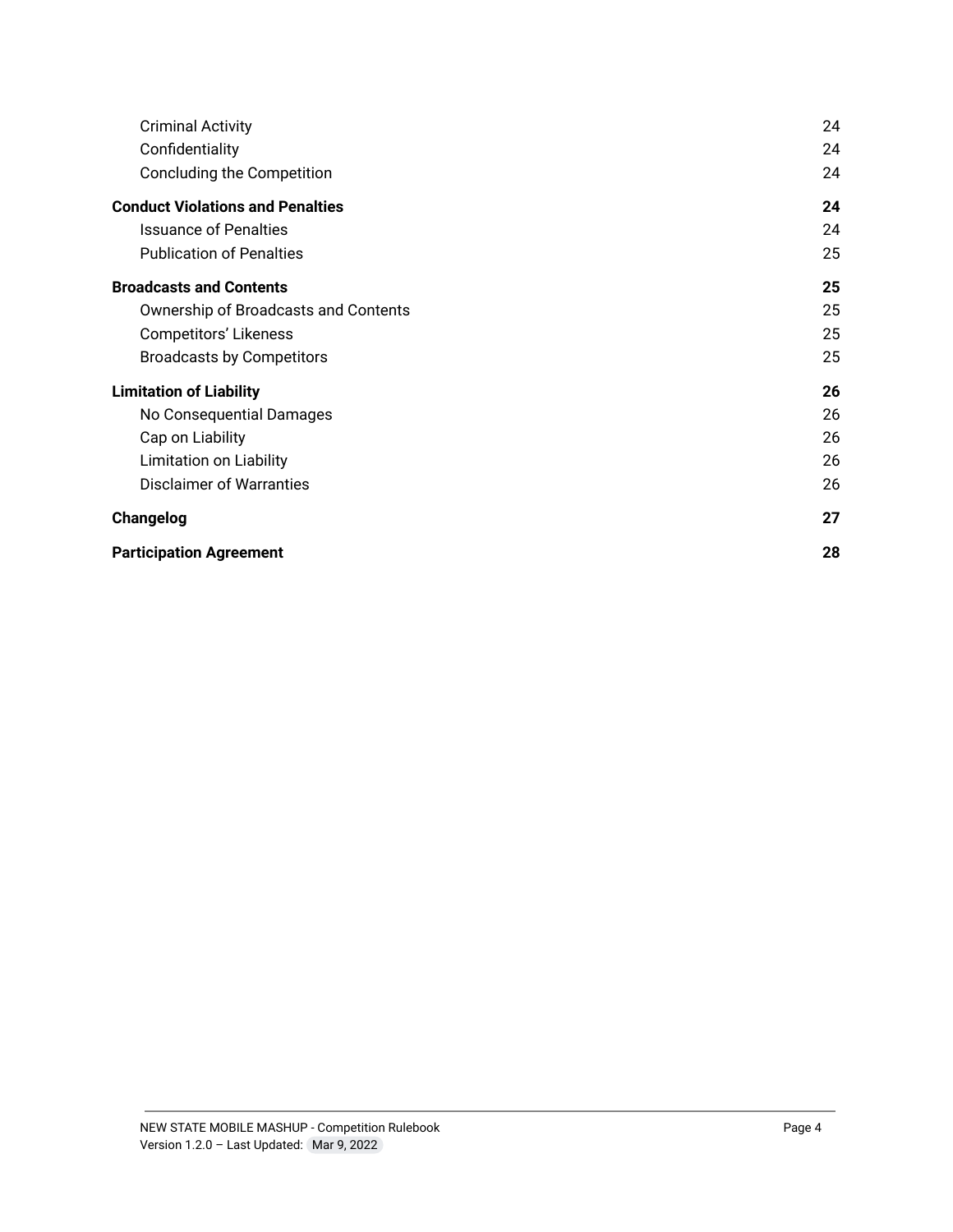# <span id="page-4-0"></span>**1. Introduction**

The NEW STATE MOBILE MASHUP ("Competition") is a four (4) week long NEW STATE MOBILE competition in North America. Over the course of a three (3) week long qualifier structure, a combination of invited teams and top teams from influencer tournaments and open qualifiers will advance to a sixteen (16) team Grand Final stage. The NEW STATE MOBILE MASHUP will award a total of \$250,000 in prizing over the course of the competition.

## <span id="page-4-1"></span>**A. Influencer Tournaments**

The NEW STATE MOBILE MASHUP includes a total of three (3) Influencer Tournaments. Each tournament features an open, single-elimination bracket that takes place in a single day and awards a \$5,000 prize pool to the top teams.

Each Influencer Tournament will qualify one (1) team (the winner) to the Grand Final. If the winning team happens to be a team that has already qualified, the next highest placing team will qualify. A total of three (3) teams will qualify to the Grand Final from the Influencer Tournaments.

## <span id="page-4-2"></span>**B. Open Qualifiers**

The NEW STATE MOBILE MASHUP includes a total of three (3) Open Qualifiers. Each tournament features an open, single-elimination bracket that takes place over the course of three (3) days and awards a \$10,000 prize pool to the top teams.

Each Open Qualifier will qualify three (3) teams (the top 3 highest placing teams) to the Grand Final. If one or more of these teams happens to be a team that has already qualified, the next highest placing team(s) will qualify. A total of nine (9) teams will advance to the Grand Final from the Open Qualifiers.

## <span id="page-4-3"></span>**C. Grand Final**

The NEW STATE MOBILE MASHUP culminates in a three (3) day long Grand Final stage. Sixteen (16) total teams will compete for their share of a \$200,000 prize pool. The Grand Final features a three (3) day long competition. Sixteen (16) teams will be divided into two (2) groups of eight (8). Following a series of Matches, the top four (4) teams from each group will come together in the final Round to compete for the NEW STATE MOBILE MASHUP Championship title.

# <span id="page-4-5"></span><span id="page-4-4"></span>**2. Rulebook**

### **A. Introduction to the Tournament Rulebook**

This NEW STATE MOBILE MASHUP Tournament Rulebook ("Rules") applies to all Teams, Players, and Team Staff Members (including coaches and managers) ("Participants") who participate in the Competition. The NEW STATE MOBILE MASHUP is created by KRAFTON, Inc. and may be operated by KRAFTON, Inc. or any third-party designated by KRAFTON, Inc. to operate such Competition ("Administration").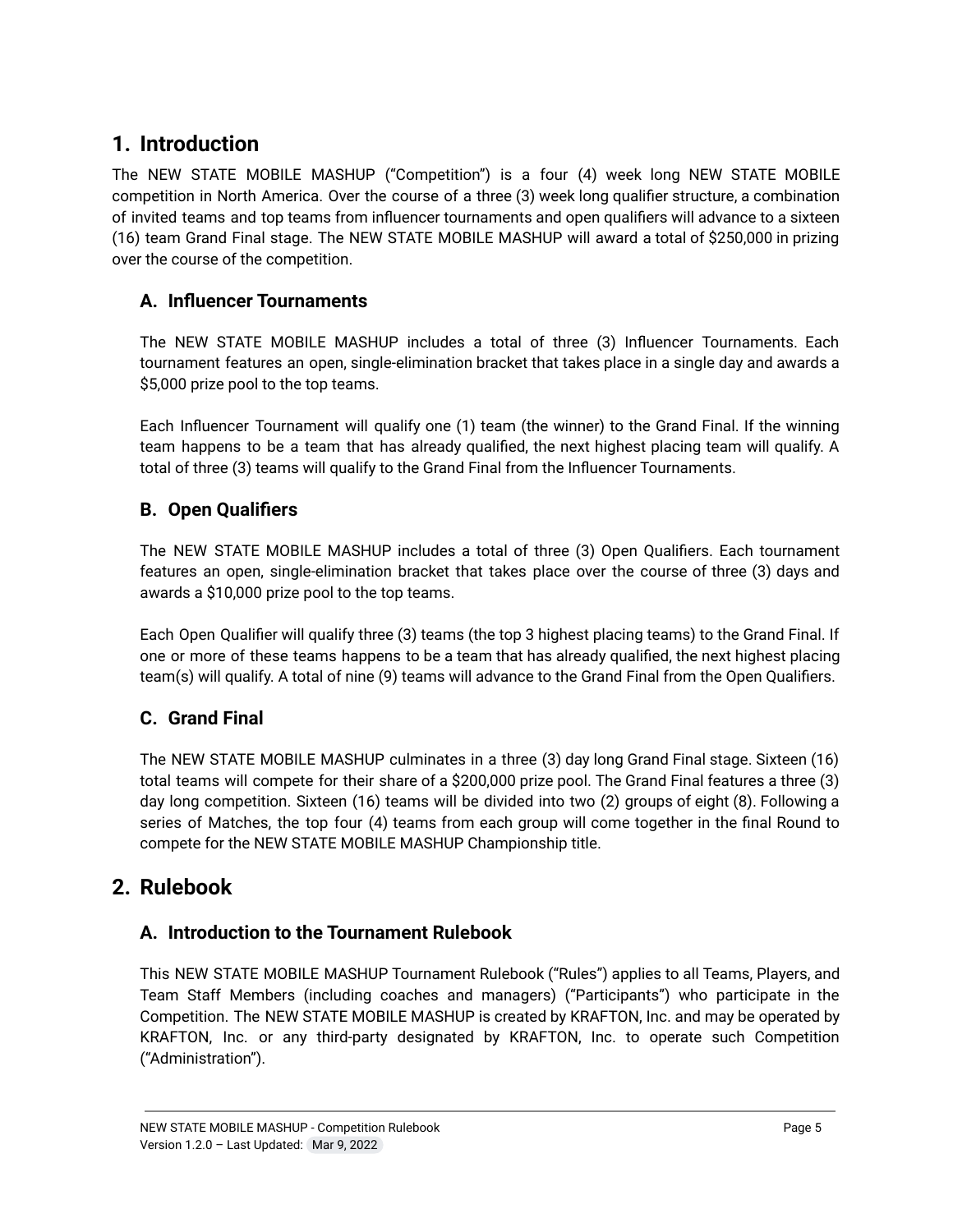## <span id="page-5-0"></span>**B. Tournament Platform Rules**

All Participants must also abide by the tournament platform specific rules supplied by any tournament platform that is hosting the NEW STATE MOBILE MASHUP. This rulebook will supersede any conflict in rules or interpretations between rulesets.

### <span id="page-5-1"></span>**C. Acceptance of the Rules**

By participating in the Competition, Participants accept and agree to be bound by and comply with the Rules. Participants are a representation of the Competition and are subject to the Rules at all times not only during the duration of the Competition. Participants may be required to accept additional terms at any time in order to participate in the Competition.

#### <span id="page-5-2"></span>**D. Spirit of the Rules**

This Tournament Rulebook is a living document that is intended to establish and reinforce a positive and competitive environment that is defined by sportsmanship and integrity.

#### <span id="page-5-3"></span>**E. Rule Changes**

Administration reserves the right to amend, remove, or make changes to the Rules or to issue any rules or regulations that apply to each applicable Competition for any reason at any time. When material changes to the Rules are made, the Changelog section will be updated, and the updated Rules will be communicated directly to Competitors via the appropriate channels. Such communications may occur by way of example and not limitation, by releasing online postings, instructional videos, emails or texts that provide instructions and guidance to Participants. Administration reserves the right to make judgment on cases not specifically covered by this document to preserve the spirit of fair play and sportsmanship. Competitors are expected to understand and operate on the latest version of these rules.

#### <span id="page-5-4"></span>**F. Interpretations**

In the event of any conflict between any Competition related rulebook, this Tournament Rulebook shall prevail except to the extent specifically stated otherwise. Any matters relating to the Competition that are not covered by these Rules or any additional rules or agreements regarding the Competition shall be subject to an interpretation made by the Administration and provided to the Participants from time to time in the form of an update to, or interpretation of, the Rules. Administration's determination thereof will be final and binding. Administration has the authority to take actions in the best interests of the Competition.

#### <span id="page-5-5"></span>**G. Terms**

The following terms are used throughout this document. Their definitions can be found below.

● Administration - Administration refers to the Competition officials who are the ultimate authority on all matters relating to the Competition.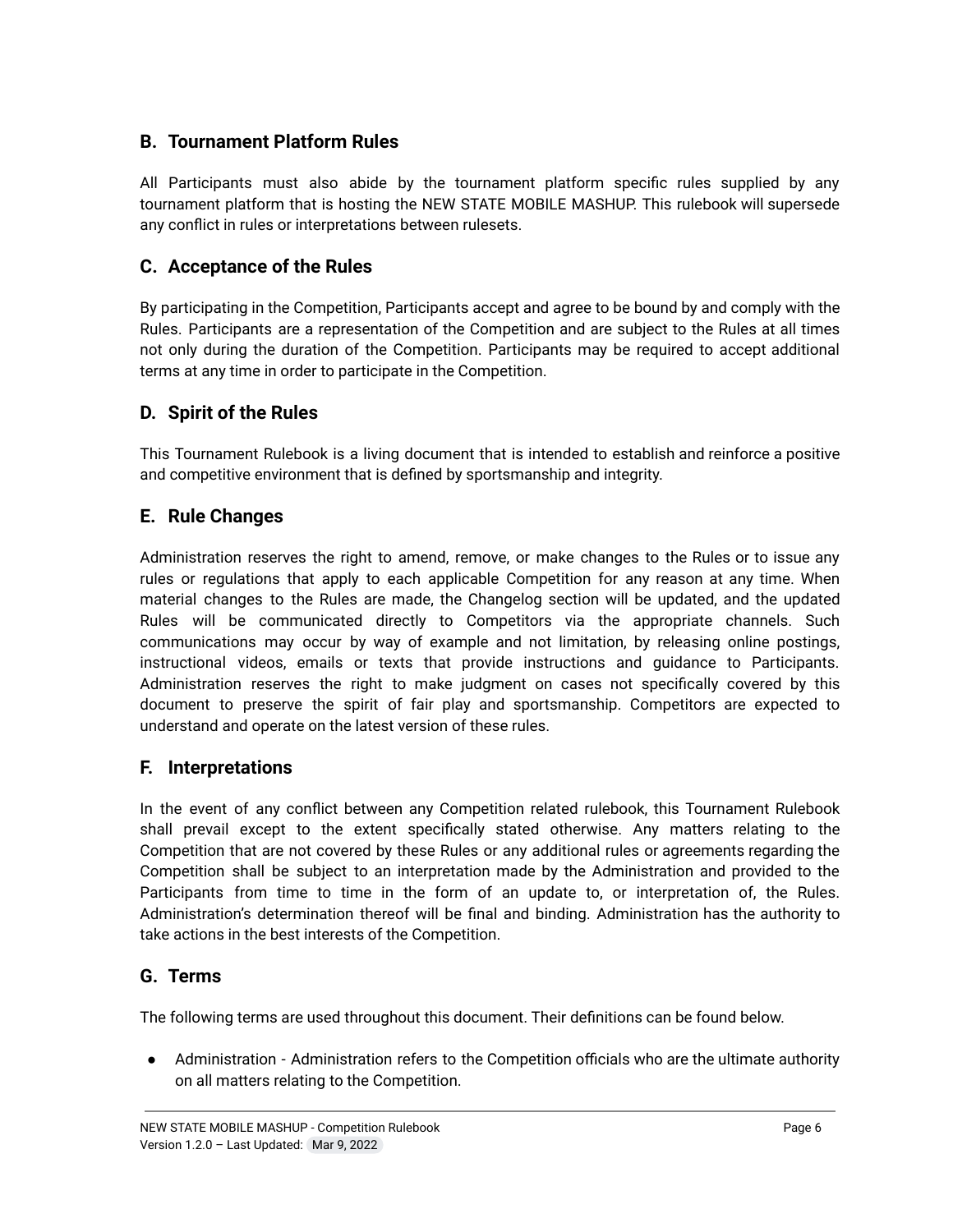- Competition Competition refers to the esports competition(s) for the Game.
- Game Game refers to NEW STATE MOBILE.
- Lobby Host Lobby Host refers to the individual who is responsible for creating and monitoring in-game Matches.
- Match Match refers to a single instance of NEW STATE MOBILE where a winner is determined based on the scoring system as outlined in this document.
- Match Day Match Day refers to the day that Matches are taking place.
- Referees Referees are the first line of response for Participants before, during, and after the Competition for any clarifications on the Rules.
- Stage Stage refers to a specific component within the Competition (i.e. Influencer Tournament, Open Qualifier, Grand Final).
- Tournament Platform Tournament Platform refers to the platform in which a Competition Stage is behind hosted, in this case ESL Play.

# <span id="page-6-1"></span><span id="page-6-0"></span>**3. Competition System, Registration, Qualification, and Seeding**

## **A. General Information**

The NEW STATE MOBILE MASHUP is a four (4) week long NEW STATE MOBILE competition in North America. Over the course of a three (3) week long qualifier structure, a combination of invited teams and top teams from influencer tournaments and open qualifiers will advance to a sixteen (16) team Grand Final stage. The NEW STATE MOBILE MASHUP will award a total of \$250,000 in prizing over the course of the competition.

All Matches in the Competition will feature eight (8) Teams of four (4) Players for a total of thirty-two (32) Players in a lobby. The lobby size may be adjusted slightly to accommodate the total number of registered Teams. All Matches in the Competition will feature the BR: Extreme mode on Troi in FPP.

Each Stage of the Competition will be hosted on ESL Play and have a unique registration page. Participants should pay close attention to the details on the ESL Play tournament pages to ensure registration and check-in is completed successfully. Failure to register and check-in completely and on time for each Stage will result in a removal from the Stage.

### <span id="page-6-2"></span>**B. Influencer Tournaments**

The NEW STATE MOBILE MASHUP includes a total of three (3) Influencer Tournaments. Each tournament features an open, single-elimination bracket that takes place in a single day and awards a \$5,000 prize pool to the top teams.

Each Influencer Tournament will qualify one (1) team (the winner) to the Grand Final. If the winning team happens to be a team that has already qualified, the next highest placing team will qualify. A total of three (3) teams will qualify to the Grand Final from the Influencer Tournaments.

Each Influencer Tournament will be randomly seeded. Matches in the first Round will be drawn randomly. Seeding in all subsequent Rounds will be balanced based on performance from the prior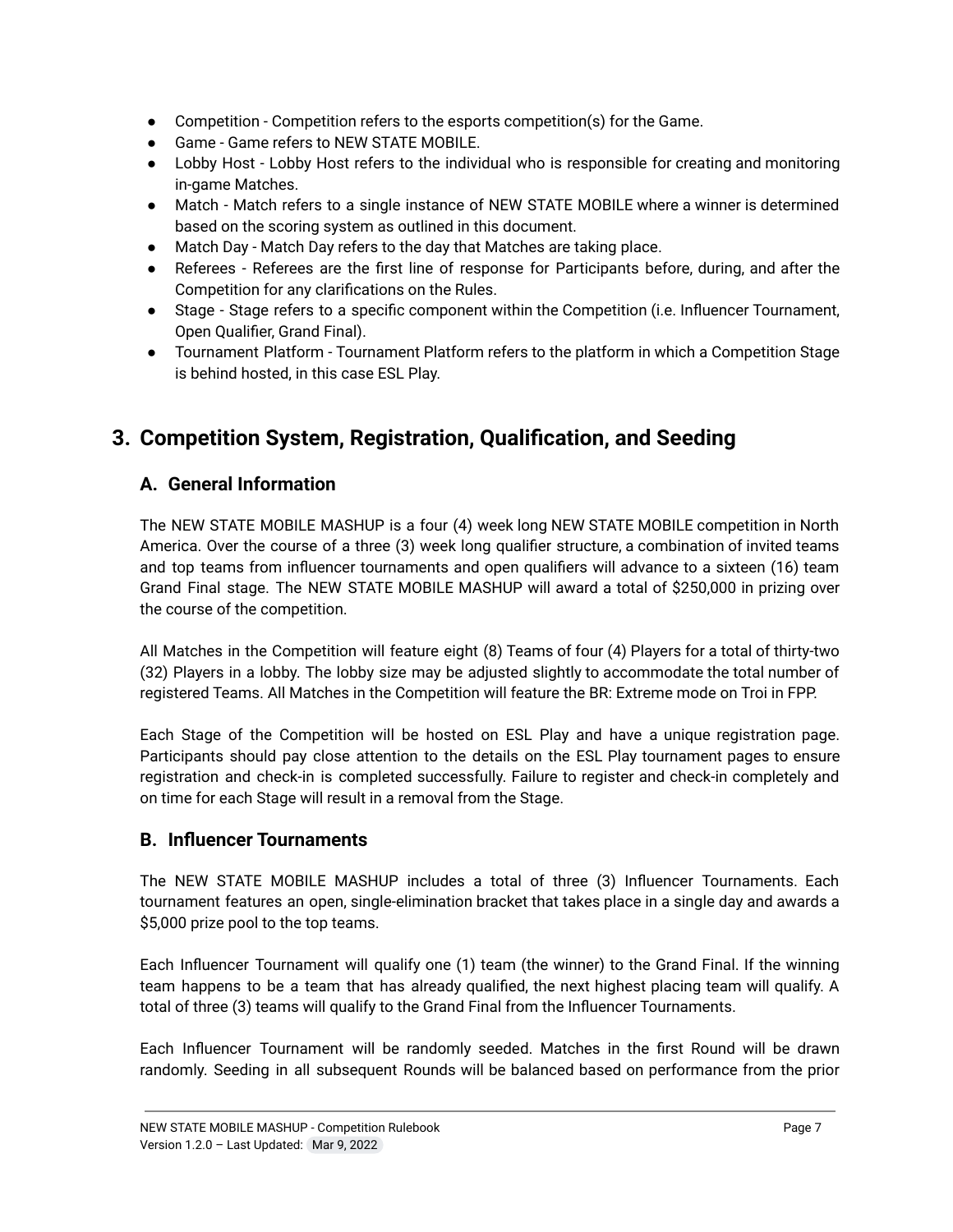Round. The exact number of Teams, Rounds, number of Matches per Round, and number of Teams who will advance to the next Round can be found on the ESL Play tournament platform.

| <b>Stage Name</b>                              | NEW STATE MOBILE MASHUP Ft. Wynnsanity |
|------------------------------------------------|----------------------------------------|
| Dates                                          | Mar 10, 2022                           |
| <b>Tournament Registration Link</b>            | <b>LINK</b>                            |
| Prizing                                        | \$5,000                                |
| Number of Teams to Qualify for Grand Final   1 |                                        |

| Stage Name                                     | NEW STATE MOBILE MASHUP Ft. chocoTaco |
|------------------------------------------------|---------------------------------------|
| Dates                                          | Mar 17, 2022                          |
| <b>Tournament Registration Link</b>            | <b>LINK</b>                           |
| Prizing                                        | \$5,000                               |
| Number of Teams to Qualify for Grand Final   1 |                                       |

| <b>Stage Name</b>                              | NEW STATE MOBILE MASHUP Ft. Noahfrom Youtube |
|------------------------------------------------|----------------------------------------------|
| Dates                                          | Mar 24, 2022                                 |
| <b>Tournament Registration Link</b>            | <b>LINK</b>                                  |
| Prizing                                        | \$5,000                                      |
| Number of Teams to Qualify for Grand Final   1 |                                              |

## <span id="page-7-0"></span>**C. Open Qualifiers**

The NEW STATE MOBILE MASHUP includes a total of three (3) Open Qualifiers. Each tournament features an open, single-elimination bracket that takes place over the course of three (3) days and awards a \$10,000 prize pool to the top teams.

Each Open Qualifier will qualify three (3) teams (the top 3 highest placing teams) to the Grand Final. If one or more of these teams happens to be a team that has already qualified, the next highest placing team(s) will qualify. A total of nine (9) teams will advance to the Grand Final from the Open Qualifiers.

Each Open Qualifier will be randomly seeded. Matches in the first Round will be drawn randomly. Seeding in all subsequent Rounds will be balanced based on performance from the prior Round. The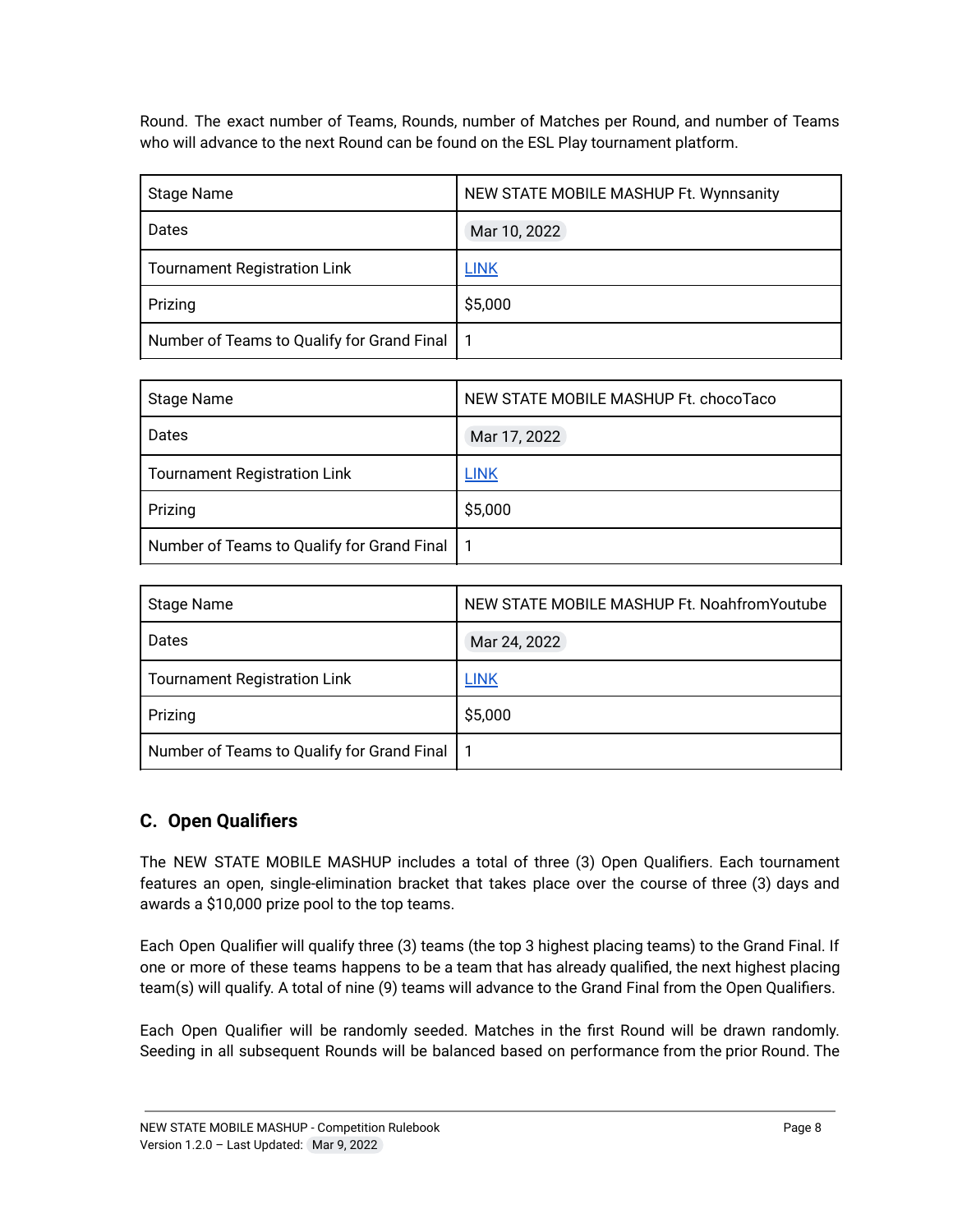exact number of Teams, Rounds, number of Matches per Round, and number of Teams who will advance to the next Round can be found on the ESL Play tournament platform.

| <b>Stage Name</b>                              | NEW STATE MOBILE MASHUP Open Qualifier #1 |  |
|------------------------------------------------|-------------------------------------------|--|
| Dates                                          | Mar 11, 2022 - Mar 13, 2022               |  |
| <b>Tournament Registration Link</b>            | <b>LINK</b>                               |  |
| Prizing                                        | \$10,000                                  |  |
| Number of Teams to Qualify for Grand Final   3 |                                           |  |

| Stage Name                                     | NEW STATE MOBILE MASHUP Open Qualifier #2 |
|------------------------------------------------|-------------------------------------------|
| Dates                                          | Mar 18, 2022 - Mar 20, 2022               |
| <b>Tournament Registration Link</b>            | <b>LINK</b>                               |
| Prizing                                        | \$10,000                                  |
| Number of Teams to Qualify for Grand Final   3 |                                           |

| <b>Stage Name</b>                              | NEW STATE MOBILE MASHUP Open Qualifier #3 |
|------------------------------------------------|-------------------------------------------|
| Dates                                          | Mar 25, 2022 - Mar 27, 2022               |
| <b>Tournament Registration Link</b>            | <b>LINK</b>                               |
| Prizing                                        | \$10,000                                  |
| Number of Teams to Qualify for Grand Final   3 |                                           |

### <span id="page-8-0"></span>**D. Grand Final**

The NEW STATE MOBILE MASHUP culminates in a three (3) day long Grand Final stage. Sixteen (16) total teams will compete for their share of a \$200,000 prize pool. An additional \$5,000 will be awarded to the Grand Final MVP. The Grand Final features a three (3) day long competition. Sixteen (16) teams will be divided into two (2) groups (Groups A & B) of eight (8) Teams based on their placements in the Influencer Tournaments, Open Qualifiers and Wildcard invites. Following a series of Matches, the top four (4) teams from each group will come together in the final Round to compete for the NEW STATE MOBILE MASHUP Championship title.

The sixteen (16) Grand Final teams will consist of the following: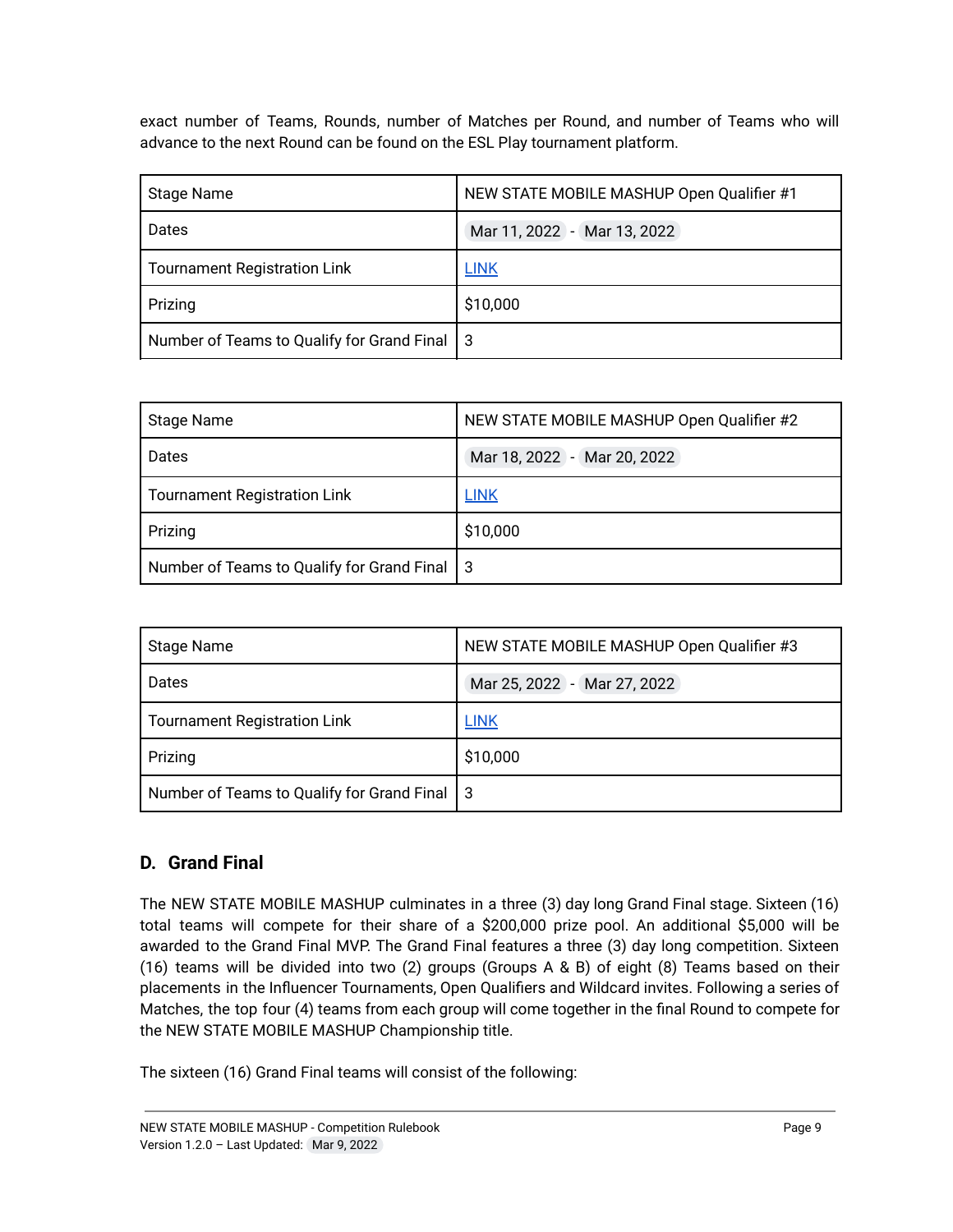- Top Team from each Influencer Tournament (3 Total Teams)
- Top three (3) Teams from each Open Qualifier (9 Total Teams)
- Four (4) Wildcard Teams to be invited and revealed at a later date

The Grand Final groups will be randomly drawn based on the following:

| <b>Group A</b>                 | <b>Group B</b>                 |
|--------------------------------|--------------------------------|
| Influencer Tournament Top Team | Influencer Tournament Top Team |
| Influencer Tournament Top Team | Open Qualifier Top Team        |
| Open Qualifier Top Team        | Open Qualifier Top Team        |
| Open Qualifier Second Team     | Open Qualifier Second Team     |
| Open Qualifier Second Team     | Open Qualifier Third Team      |
| Open Qualifier Third Team      | Open Qualifier Third Team      |
| <b>Wildcard Team</b>           | <b>Wildcard Team</b>           |
| <b>Wildcard Team</b>           | <b>Wildcard Team</b>           |

The exact number of Matches per Round can be found on the ESL Play Tournament Platform. The top four (4) Teams from Group A and the top four (4) Teams from Group B will advance to the final Round.

| Stage Name                      | NEW STATE MOBILE MASHUP - Grand Final |  |
|---------------------------------|---------------------------------------|--|
| Dates                           | Apr 1, 2022 - Apr 3, 2022             |  |
| <b>Tournament Platform Link</b> | TBD                                   |  |
| Prizing                         | \$205,000                             |  |

# <span id="page-9-0"></span>**4. Player Eligibility**

All Participants must adhere to the following eligibility requirements to be eligible to participate in the Competition.

## <span id="page-9-1"></span>**A. Age**

No Participant is eligible to participate before having lived sixteen (16) full years. For purposes of clarity, Participants must be at least sixteen (16) years of age before being eligible to participate in any Match related to the Competition.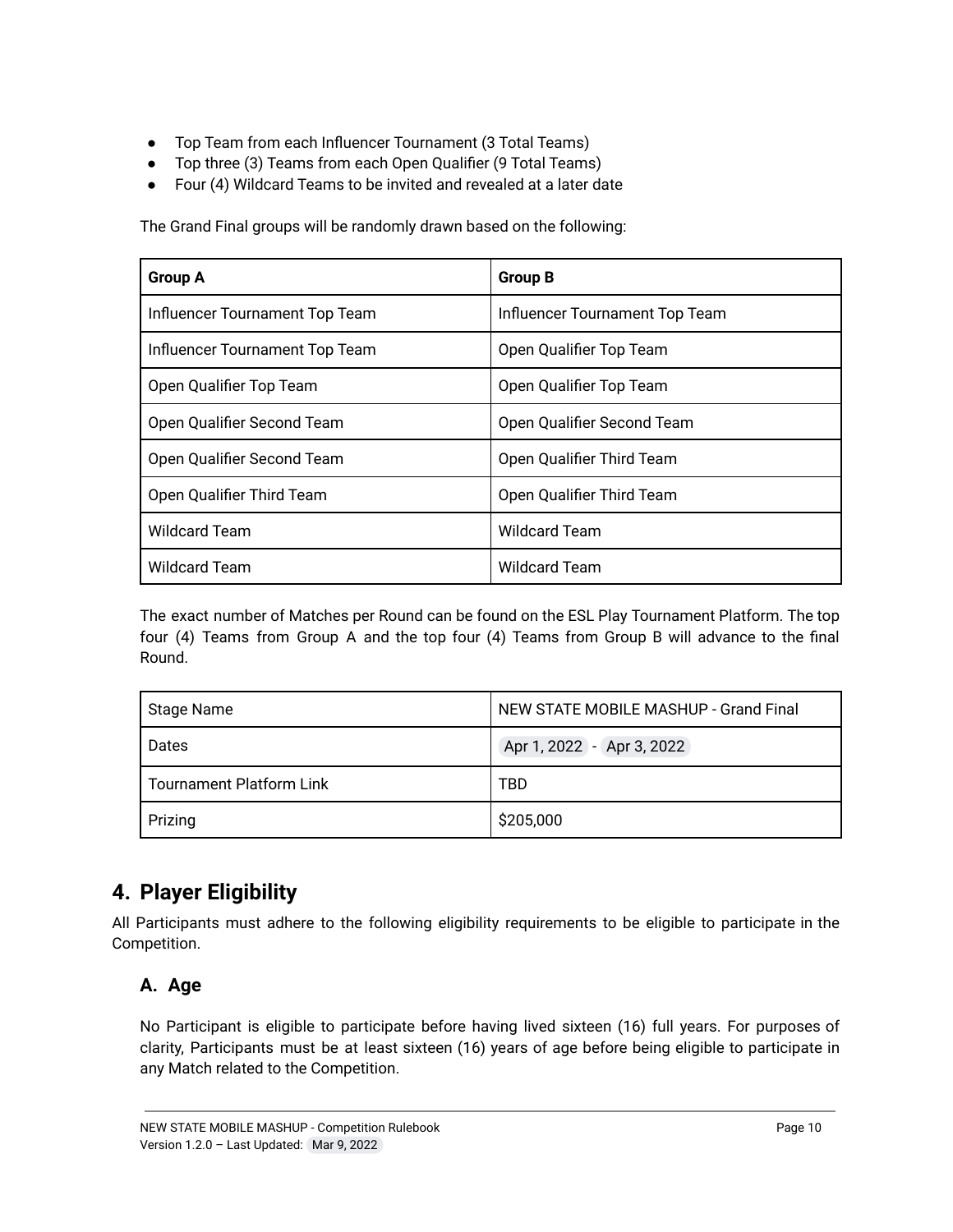## <span id="page-10-0"></span>**B. Player Aliases**

Player Aliases are subject to approval by the Administration. Administration reserves the right to deny the use of a Player Alias and require a change for any reason. Player Aliases may not exceed twelve (12) characters. Player Aliases may use any combination of uppercase and lowercase letters (A-Z), digits (0-9), underscores (\_), or hyphens (-). Player Aliases may not include spaces. Player Aliases must be selected at the time of registration and may not be changed during the Competition.

Player Aliases must adhere to the following rules. Using alternative spelling to avoid compliance with the following rules is strictly prohibited.

- Player Aliases may not include a sponsor name or name of any company that does not own the Team.
- Player Aliases may not include any product or service name or description.
- Player Aliases may not violate privacy, publicity, intellectual property, or other rights of a third party.
- Player Aliases may not include any words that are purely commercial.
- Player Aliases may not contain vulgarities or obscenities in any way.
- Player Aliases may not include all or part of the name KRAFTON or NEW STATE MOBILE or make use of any trademarks or other intellectual property of KRAFTON, Inc. without the prior written approval of KRAFTON, Inc.
- Player Aliases must comply with the Code of Conduct.

## <span id="page-10-1"></span>**C. In-Game Nicknames**

In-Game Nicknames are subject to approval by Administration. Administration reserves the right to deny the use of an In-Game Nickname and require a change for any reason including to ensure that the In-Game Nickname can comfortably fit within the boundaries of any in-game asset. In-Game Nicknames may not exceed twelve (12) characters.

## <span id="page-10-2"></span>**D. Game Account**

All Participants must own an active NEW STATE MOBILE Game Account in good standing. Any Team who registers to compete with a Player who has a current In-Game ban or suspension will be disqualified from the Competition even if the Player registered to compete with an alternate account.

## <span id="page-10-3"></span>**E. Multiple Teams**

Participants may not be registered to more than one (1) Team for any given stage. Upon qualification to the Grand Final, Team rosters will be locked. Participants who have qualified for the Grand Final will only be allowed to participate in subsequent events for prize money only with the exact same qualified roster. If a Participant who has previously qualified for the Grand Final registers to compete on a different Team than the one which previously qualified, that Participant and the previously qualified team will forfeit their Grand Final qualification and will need to requalify through subsequent events. All forfeited Grand Final spots will be filled by the top non-qualified teams from the last Open Qualifier.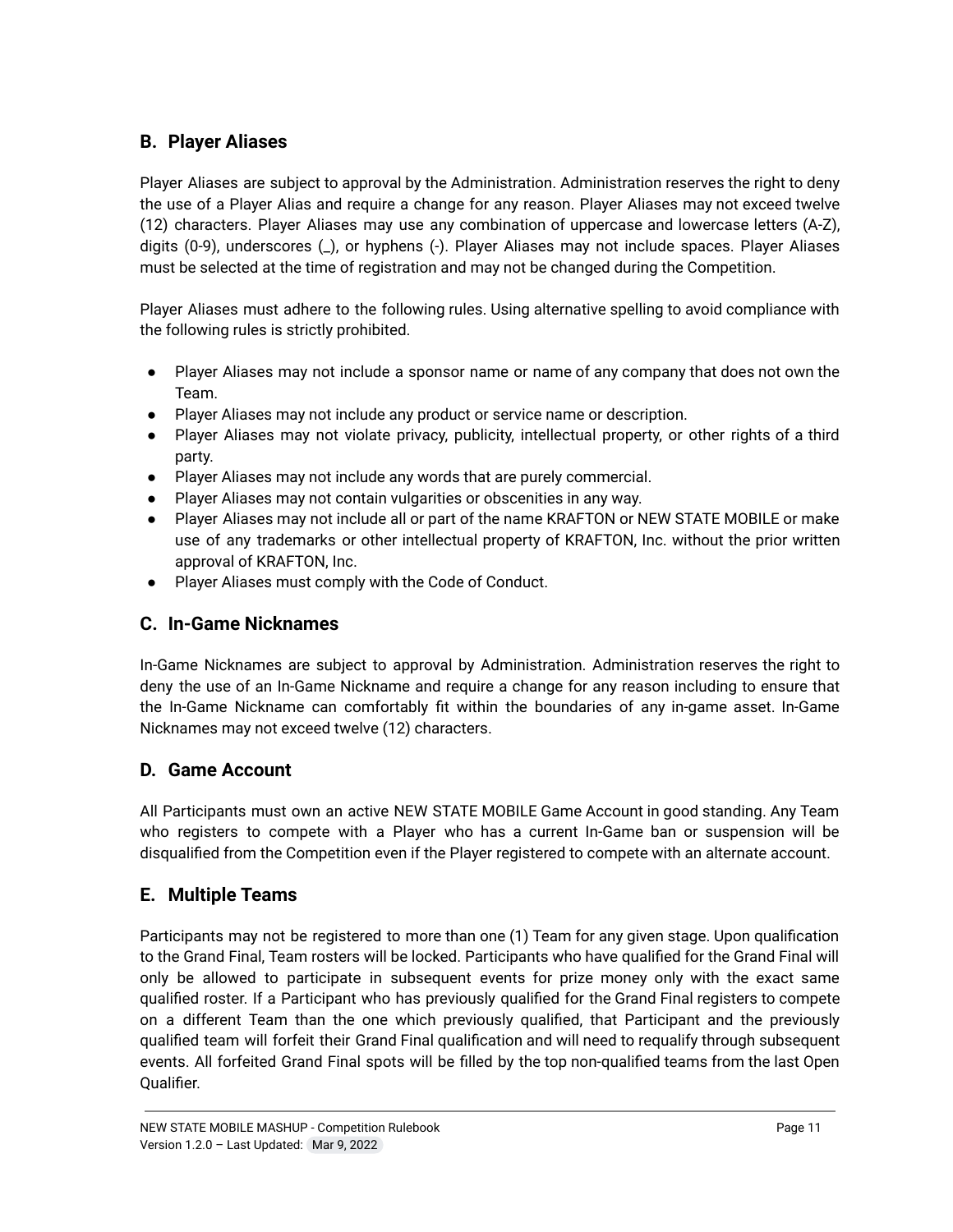## <span id="page-11-0"></span>**F. Conflict of Interest**

Players may not be employees or contractors of the Administration.

# <span id="page-11-1"></span>**5. Team Eligibility**

All Teams must adhere to the following eligibility requirements to be eligible to participate in the Competition.

### <span id="page-11-2"></span>**A. Team Names and Team Tags**

Team Names and Team Tags are subject to approval by Administration. Team Names and Team Tags will be selected at the time of registration and may not be changed during any Competition without the prior written approval of the Administration. Administration reserves the right to deny the use of a Team Name and/or Team Tag and require a change for any reason. In addition:

- Team Names and/or Team Tags may not include the name of any company that does not own the Team.
- Team Names and/or Team Tags may not include any product or service name or description.
- Team Names and/or Team Tags may not violate privacy, publicity, intellectual property, or other rights of a third party.
- Team Names and/or Team Tags may not include any words that are purely commercial.
- Team Names and/or Team Tags may not contain vulgarities or obscenities in any way.
- Team Names and/or Team Tags may not include all or part of the name KRAFTON or NEW STATE MOBILE or make use of any trademarks or other intellectual property of KRAFTON, Inc. without the prior written approval of KRAFTON, Inc.
- Team Names and/or Team Tags must comply with the Code of Conduct.
- Team Tags must be two (2) to four (4) characters.
- Team Tags may only include uppercase and lowercase letters (a-Z) and digits (0-9).
- Team Tags may not use spaces, underscores (\_), or hyphens (-).

If there are two or more teams that request to use the same Team Name or Team Tag, priority will be given to the Team who first participated (based on participation date) in the NEW STATE MOBILE MASHUP. Administration reserves the right to overrule these Team Name and Team Tag Rules if deemed necessary per the sole discretion of the Administration.

In the case where a Team Name or Team Tag closely represents an established entity's IP, the Administration reserves the right to force one or more of the Teams to change their Team tag.

### <span id="page-11-3"></span>**B. Conflict of Interest**

Team Staff Members (including coaches and managers) may not be employees or contractors of the Administration.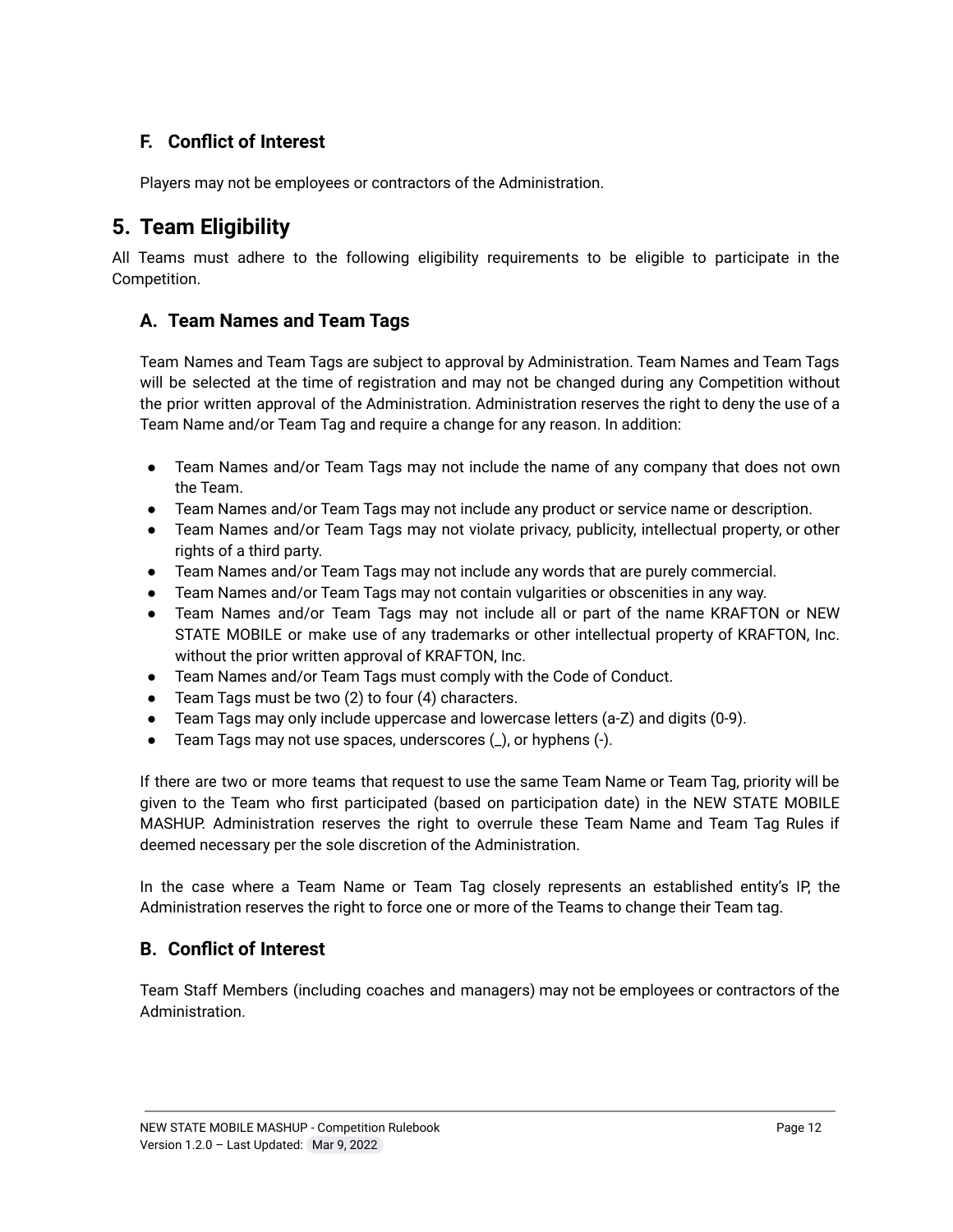## <span id="page-12-0"></span>**C. Multiple Team Ownership**

To preserve the integrity of the Competition, the following rules apply to any individual, entity or group that owns, operates, controls, or has an interest in a team that is competing in Competition.

- An individual, entity or group cannot directly or indirectly own or operate more than one team.
- An individual, entity or group cannot directly or indirectly participate in the financing, operation, marketing, or management of more than one team.
- No two teams can operate under the same brand or team name or variations of the same brand or team name.
- No two individuals, entities or groups that own, operate, control, or have an interest in two different teams can enter into a business or financial relationship with a common interest that can directly or indirectly benefit both parties based on performance in the competition.

### <span id="page-12-1"></span>**D. Sponsorships**

To preserve the integrity of Competition and the reputation of Administration, neither a Team nor any Player shall enter into any sponsorship, endorsement, advertising or similar agreement or relationship to promote drugs and drug paraphernalia, tobacco products, cannabis products, gambling or casinos, alcohol, pornography, any business that promotes the use of in-game hacks, cheats, exploits, skins gambling, or in-game currency farming, any product or service prohibited by applicable law, any competitor of KRAFTON, Inc. or its affiliates, any games that are not published by KRAFTON, Inc. or its affiliates, and any esports leagues, tournaments or events, other than the Competition, or any business or person offering any of the foregoing. A list of prohibited product or service categories may be updated from time to time. Notwithstanding the foregoing, if requested by the Administration, during Competition, Participants must use items featuring the official Competition sponsors in any events that are part of the Competition, for example in Matches using the hardware of the official hardware sponsor of the Competition.

# <span id="page-12-3"></span><span id="page-12-2"></span>**6. Roster Rules**

#### **A. Team Representative**

Each Team must designate one individual as its representative when completing the registration process ("Team Representative"). By default, the Team Representative will be the member of the team who creates the Team on the Tournament Platform and registers the Team for the Competition. The Team Representative will be responsible for all Team communications with Administration. Administration may rely upon any communications from the Team Representative as being made by all members of the Team. A Team may not change its Team Representative without written approval from the Administration.

### <span id="page-12-4"></span>**B. Citizenship and Residency**

At least fifty-percent (50%) of a Team Roster must be legal citizens or permanent residents of the following countries: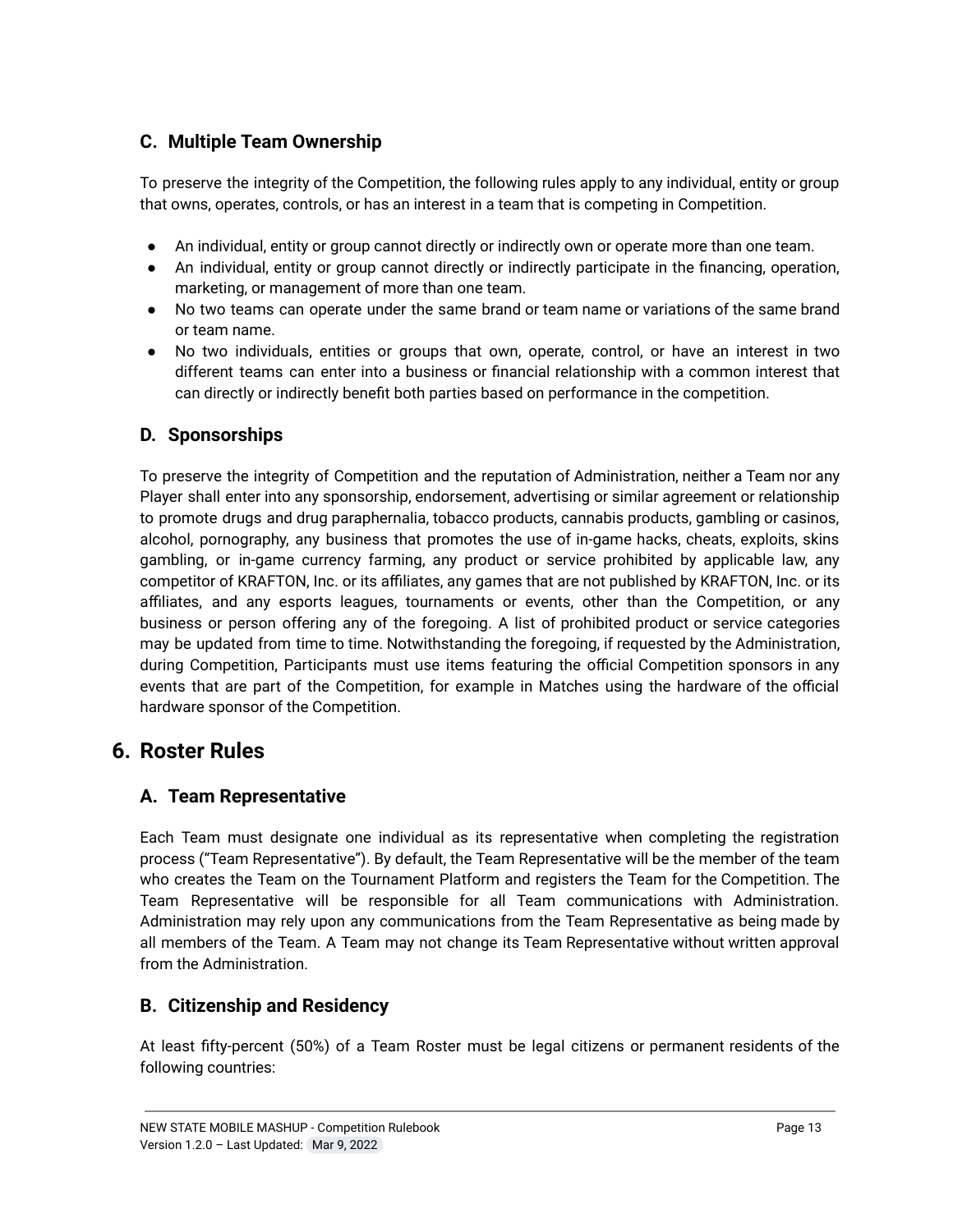- United States
- Canada
- Mexico
- Puerto Rico

For the purpose of clarity, a Team Roster of four (4) must include at least two (2) Players who are legal citizens or permanent residents of the countries listed above. Team Rosters of five (5) must include at least three (3) Players who are legal citizens or permanent residents of the countries listed above.

For the purpose of this section, legal citizenship and/or permanent residency are defined per the laws of each corresponding country.

### <span id="page-13-0"></span>**C. Substitutes and Roster Changes**

- Teams must register four (4) Players in order to be eligible to participate. These four (4) Players are considered the "Core Players".
- Additionally, each team will have the option to add one (1) optional "Substitute Player".
- Rosters will be locked at the end of each Competition Stage Registration period.
- Teams who do not qualify for the Grand Final are free to make any changes prior to the start of subsequent Competition Stages.
- Upon qualification to the Grand Final:
	- A team roster is locked and carried over from the Qualifying Stage, if:
		- There was a Substitute Player on the roster during said Qualifying Stage, and
		- The Substitute Player played at least one (1) Match during said Qualifying Stage.
	- A team roster is unlocked if the above criteria is not met, and the team can add, remove, or change a Substitute Player.
	- Teams cannot change their Core Players who qualified to the Grand Final.
	- Rosters will lock for the Grand Final 48 hours prior to the start of the first Match.
- A Substitute Player cannot be a Player who is already on a qualified Team roster.
- A Substitute Player converts to a Core Player when they have participated in at least 20% of the current Competition Stage's Matches. This would mean the Team has 5 Core Players for said Competition Stage - the original four (4) Core Players plus the converted Substitute Player.
	- For the purpose of clarity, a Substitute Player will lose "Core Player" status for subsequent Competition Stages unless the Player participates in 20% of the Matches in the subsequent Competition Stages.
- The use of unapproved Players or Substitutes is strictly prohibited.

# <span id="page-13-1"></span>**7. Match Schedule**

The detailed Match schedule can be found on the Tournament Platform. Matches will be played in an accelerated manner. For the purposes of clarity, Matches will never be intentionally delayed in order to correspond with the prescribed Match schedule.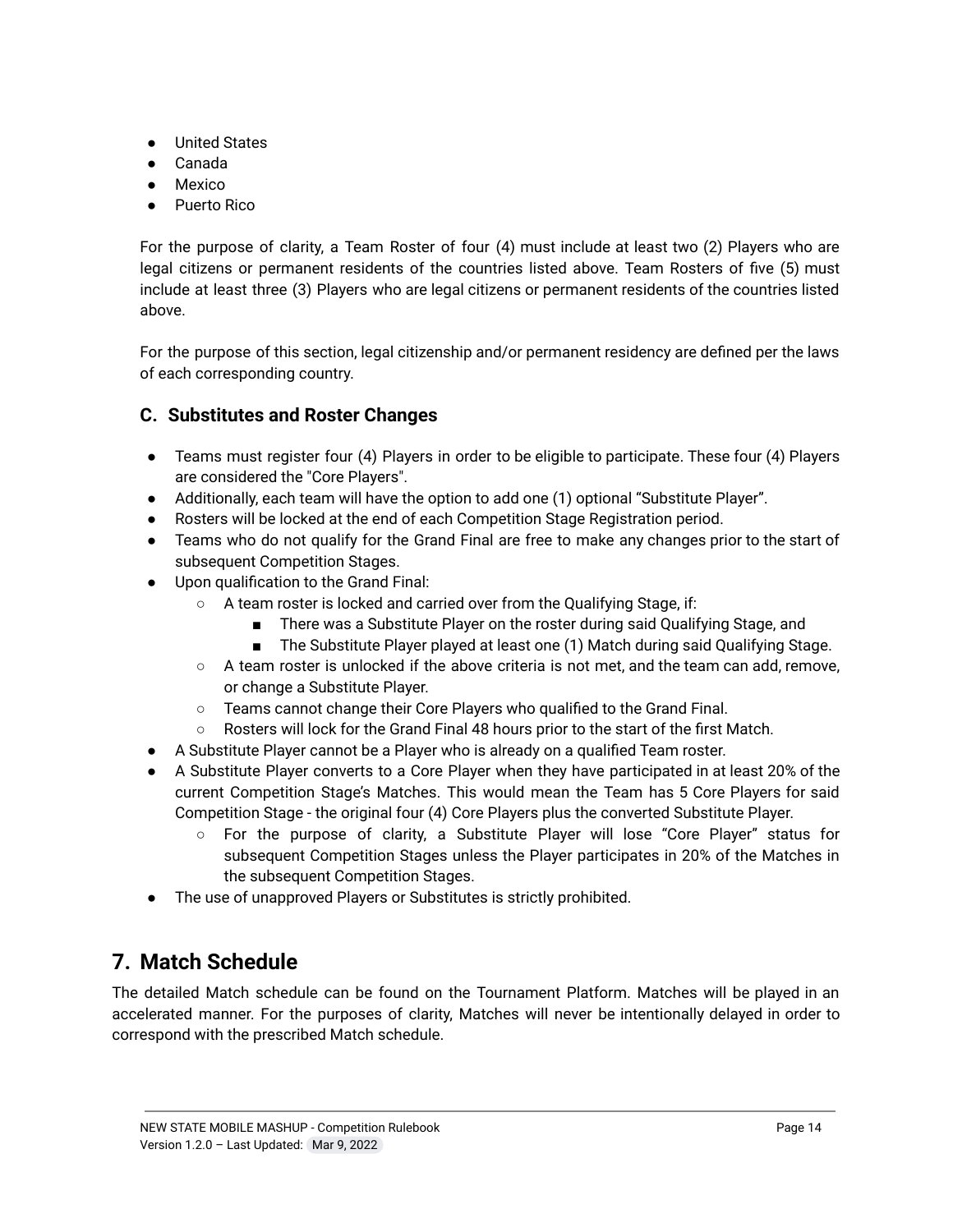# <span id="page-14-0"></span>**8. Prizing**

Each Stage of the Competition will award prize money per the below. Administration will contact Participants who have won prize money directly to organize prize money payouts. Participants will be required to provide necessary banking information and sign related agreements in order to collect prize money. Prize money will be distributed evenly to each Core Player on the Team.

| <b>Final</b><br><b>Placement</b> | <b>Influencer</b><br><b>Tournaments</b> | Open<br>Qualifiers       | Grand<br><b>Final</b> |
|----------------------------------|-----------------------------------------|--------------------------|-----------------------|
| 1st                              | \$2,000                                 | \$3,000                  | \$50,000              |
| 2nd                              | \$1,500                                 | \$2,000                  | \$30,000              |
| 3rd                              | \$1,000                                 | \$1,500                  | \$24,000              |
| 4th                              | \$500                                   | \$1,000                  | \$20,000              |
| 5th                              | $\blacksquare$                          | \$750                    | \$16,000              |
| 6th                              | $\overline{\phantom{0}}$                | \$750                    | \$12,000              |
| 7th                              |                                         | \$500                    | \$10,000              |
| 8th                              | $\overline{\phantom{a}}$                | \$500                    | \$8,000               |
| 9th                              | -                                       | $\overline{\phantom{0}}$ | \$6,000               |
| 10th                             | $\overline{a}$                          |                          | \$6,000               |
| 11 <sub>th</sub>                 |                                         | ÷                        | \$4,000               |
| 12th                             |                                         | ÷                        | \$4,000               |
| 13th                             |                                         | $\overline{a}$           | \$3,000               |
| <b>14th</b>                      |                                         | L,                       | \$3,000               |
| 15th                             |                                         | ÷                        | \$2,000               |
| 16th                             |                                         |                          | \$2,000               |
| <b>Total</b>                     | \$5,000                                 | \$10,000                 | \$200,000             |

Refer to the Roster Rules section to better understand the definition of a Core Player.

*\*An additional \$5,000 bonus will be awarded to the overall NEW STATE MOBILE MASHUP MVP.*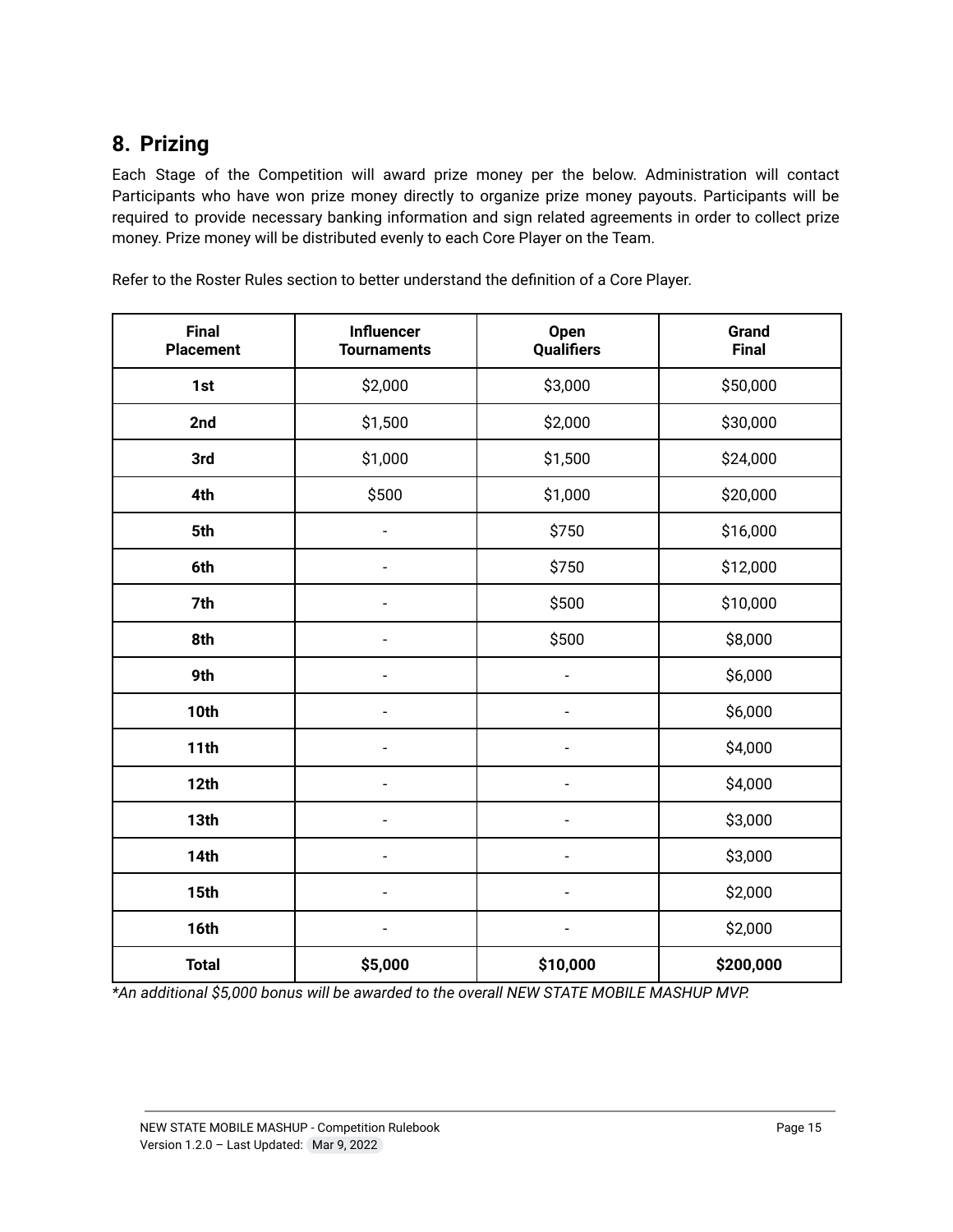# <span id="page-15-1"></span><span id="page-15-0"></span>**9. General Rules**

#### **A. Server Utilization**

All Matches in the Competition will be hosted on the Americas servers.

#### <span id="page-15-2"></span>**B. Documentation**

Teams are required to submit the below list of documentation. The Administration will reach out directly to the teams to provide the documentation and submission process.

- Team Participation and Logo License Agreement This is a contractual agreement between the Team and Krafton, Inc. It must be completed and submitted upon request.
- Player Participation Agreement This is a contractual agreement between a Player and KRAFTON, Inc. It must be completed and submitted upon request.
- Player Photos to be submitted along with Player Participation Agreement
	- Mandatory head shot from bottom of your chest up, taken with a white or green screen background, with no texture. Arms can be crossed or at the side. High quality camera and format (jpg or png only). Needs to be in a team jersey, dark colored solid shirt or NEW STATE MOBILE branded shirt. No headwear except for religious purposes.
	- Goofy photos of Players and/or Teams are welcome but not mandatory
	- Must be submitted by every team member.

#### <span id="page-15-3"></span>**C. Hardware, Software, and Internet Connections**

When a Team checks in, they should be prepared to begin the Match immediately. All hardware, software and Internet issues should be solved by the Team prior to check in. If any technical issues arise, Matches will not be restarted or delayed.

Players are responsible for downloading the necessary updates to the game client. Match start times will not be delayed due to any individual client or game issues. All Players should adjust settings and/or their hardware set up prior to checking in. Hosts will not wait for Players to adjust settings or hardware before starting Matches.

## <span id="page-15-4"></span>**10. In-Game Settings**

Every Match in the Competition will use the following In-Game Settings. Administration reserves the right to make changes to the In-Game Settings for any reason at any time. Administration may make temporary adjustments to In-Game Settings in order to help mitigate the impact of any in-game bug or update.

| <b>Setting</b> | <b>Option</b>  |
|----------------|----------------|
| Map            | TROI (Extreme) |
| Game Mode      | SQUAD          |
| Perspective    | <b>FPP</b>     |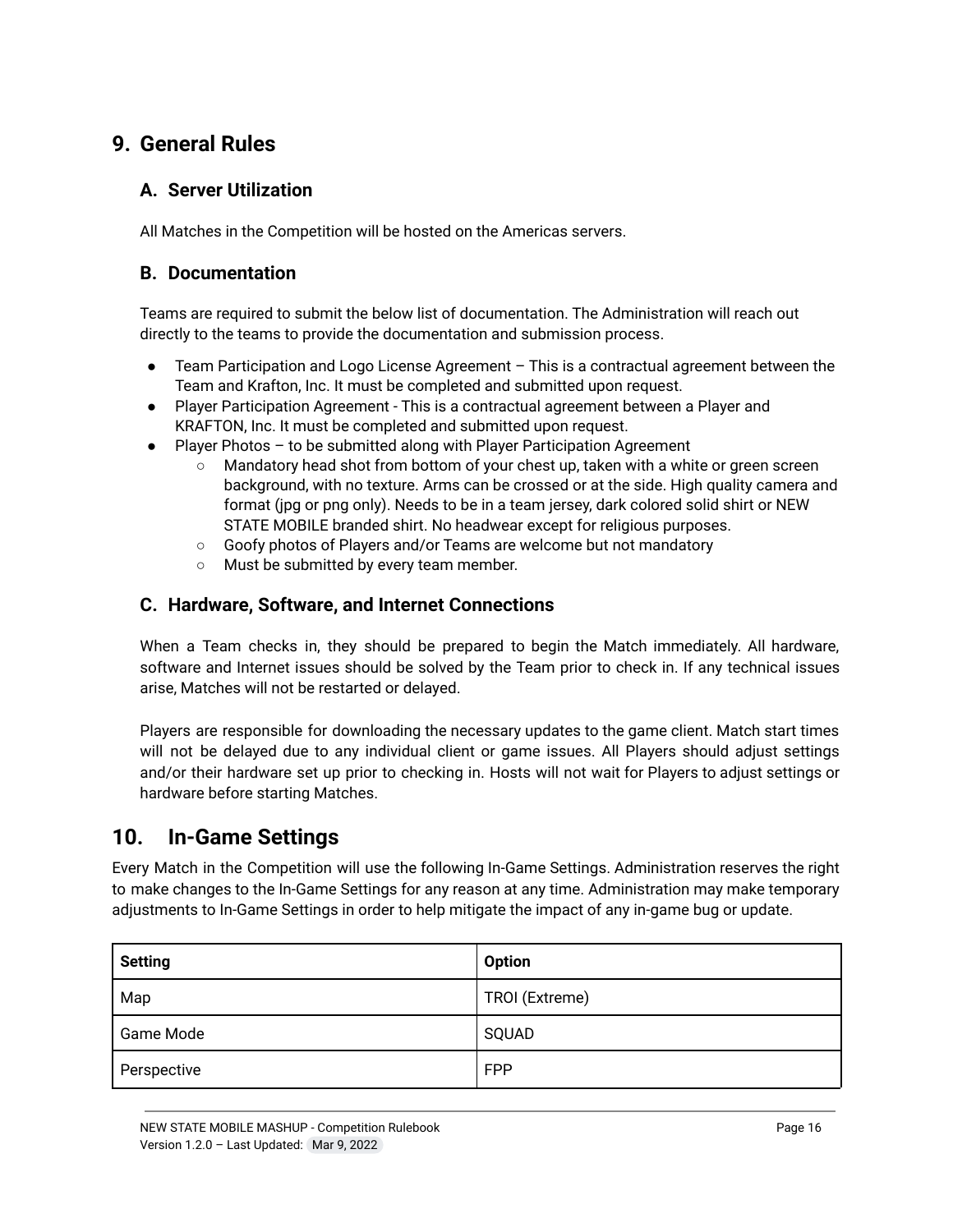| i recruit             | <b>DISABLE</b> |
|-----------------------|----------------|
| Play with Bots        | <b>DISABLE</b> |
| CARE PACKAGE AT START | <b>DISABLE</b> |

## <span id="page-16-0"></span>**11. In-Game Scoring**

<span id="page-16-1"></span>Every Match in the Competition will award Match Points in accordance with the following scoring system.

### **A. Elimination Points**

Elimination Points are awarded to Teams based on the number of Eliminations the Team accumulates during each Match. A Team will earn one (1) Elimination Point per Elimination.

#### <span id="page-16-2"></span>**B. Placement Points**

Placement Points are awarded to Teams based on their finishing position at the end of each Match. Teams will accumulate Placement Points in accordance with the following table.

| <b>Placement</b> | <b>Points</b>  |
|------------------|----------------|
|                  | 10             |
| っ                | 6              |
| 3                | 5              |
| 4                | 4              |
| 5                | 3              |
| 6                | $\overline{2}$ |
|                  |                |
| 8                |                |

### <span id="page-16-3"></span>**C. Match Points**

Match Points are the sum of a Team's Elimination Points and Placement Points.

Elimination Points + Placement Points = Match Points

For example, a Team who accumulates 10 Eliminations and Finishes the Match in the 3rd position will earn 15 Match Points  $(10 + 5 = 15)$ .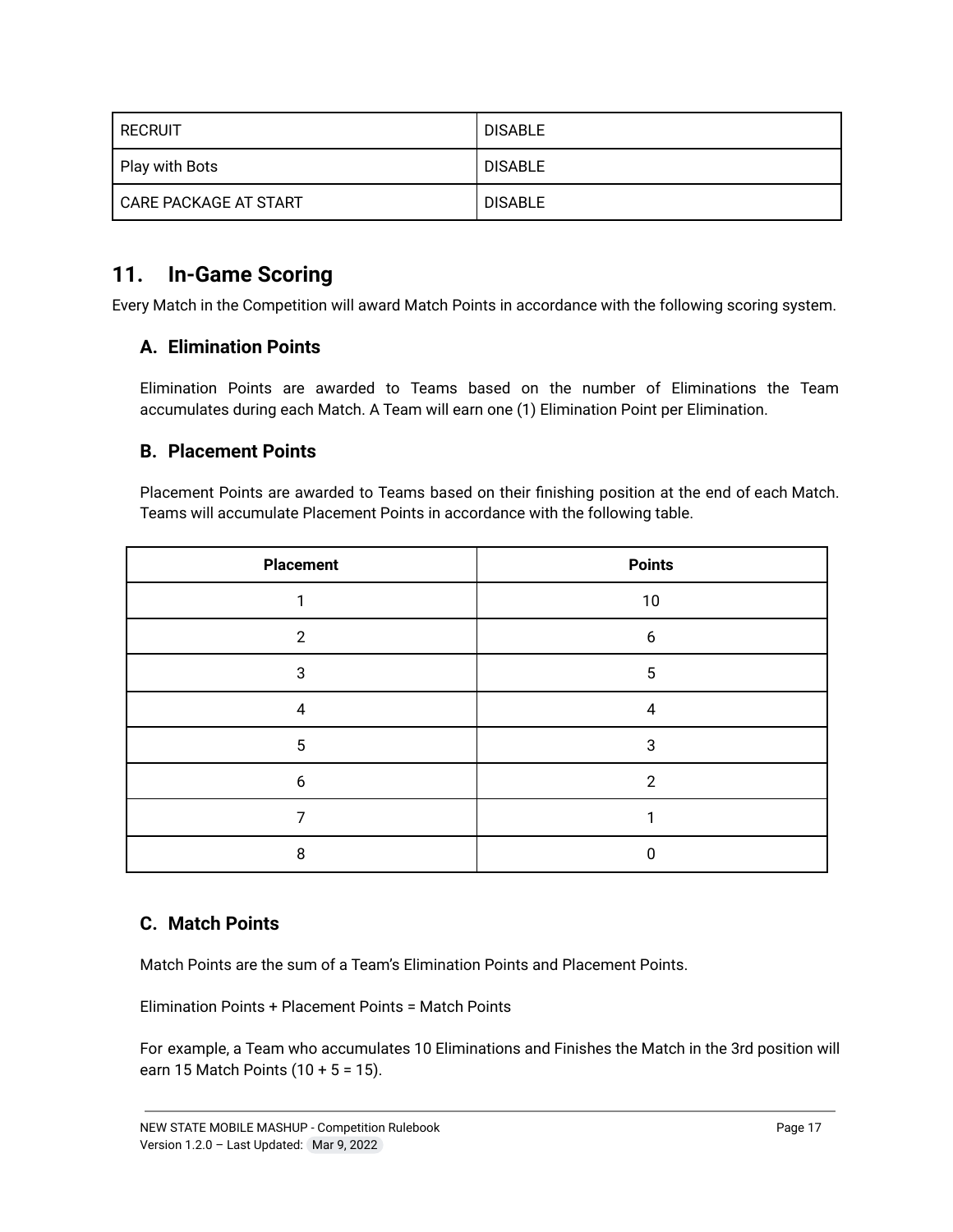### <span id="page-17-0"></span>**D. Total Points**

Total Points are the sum of a Team's Match Points accumulated during a set period of time. During each Round of the Competition, Teams will be ranked on a leaderboard in descending order based on their Total Points.

#### <span id="page-17-1"></span>**E. Tie Breakers**

In the event that two or more Teams have the same number of Total Points, the following rules shall be applied to break the tie.

- 1. Compare every tied Team's total Elimination Points across all Matches within the Round
- 2. Compare every tied Team's best performing Match within the Round based on Match Points
- 3. Compare every tied Team's best performing Match within the Round based on Elimination Points
- 4. Compare every tied Team's Elimination Points within the most recent Match both teams were present
- 5. Compare every tied Team's Placement Points in the most recent Match both teams were present

## <span id="page-17-3"></span><span id="page-17-2"></span>**12. Before a Match**

#### **A. Check-In**

It is the Teams' responsibility to ensure they check in by the required time. Timings and lobby information are subject to change, so it is every Participant's responsibility to update themselves on Discord servers before the Competition/Round/Match starts regarding any changes.

If a Team is missing from the lobby at the Match start time, the Match will be started without them. The first Match of the day will begin per the Match Schedule. Subsequent Matches will be conducted in an accelerated manner. For the purposes of clarity, Matches will never be intentionally delayed in order to correspond with the prescribed Match schedule. Upon the completion of a Match, Participants must enter the game lobby for subsequent Matches as quickly as possible. Referees will not delay the start of a Match for any Participants who fail to arrive in the Match lobby after five (5) minutes. Failure to return to the lobby in a timely manner may subject the Participant to penalties.

It is the responsibility of all Participants to read Discord for important messages regarding the lobby they are assigned to. This is especially important in the early part of each new Match if a server needs to be restarted for any reason.

#### <span id="page-17-4"></span>**B. Joining a Lobby**

It is the Teams' responsibility to ensure they check the official ESL NEW STATE MOBILE Discord Server and the ESL Play Tournament Platform.

● Lobby names and Team slots will be posted in the Discord server prior to the Match start time.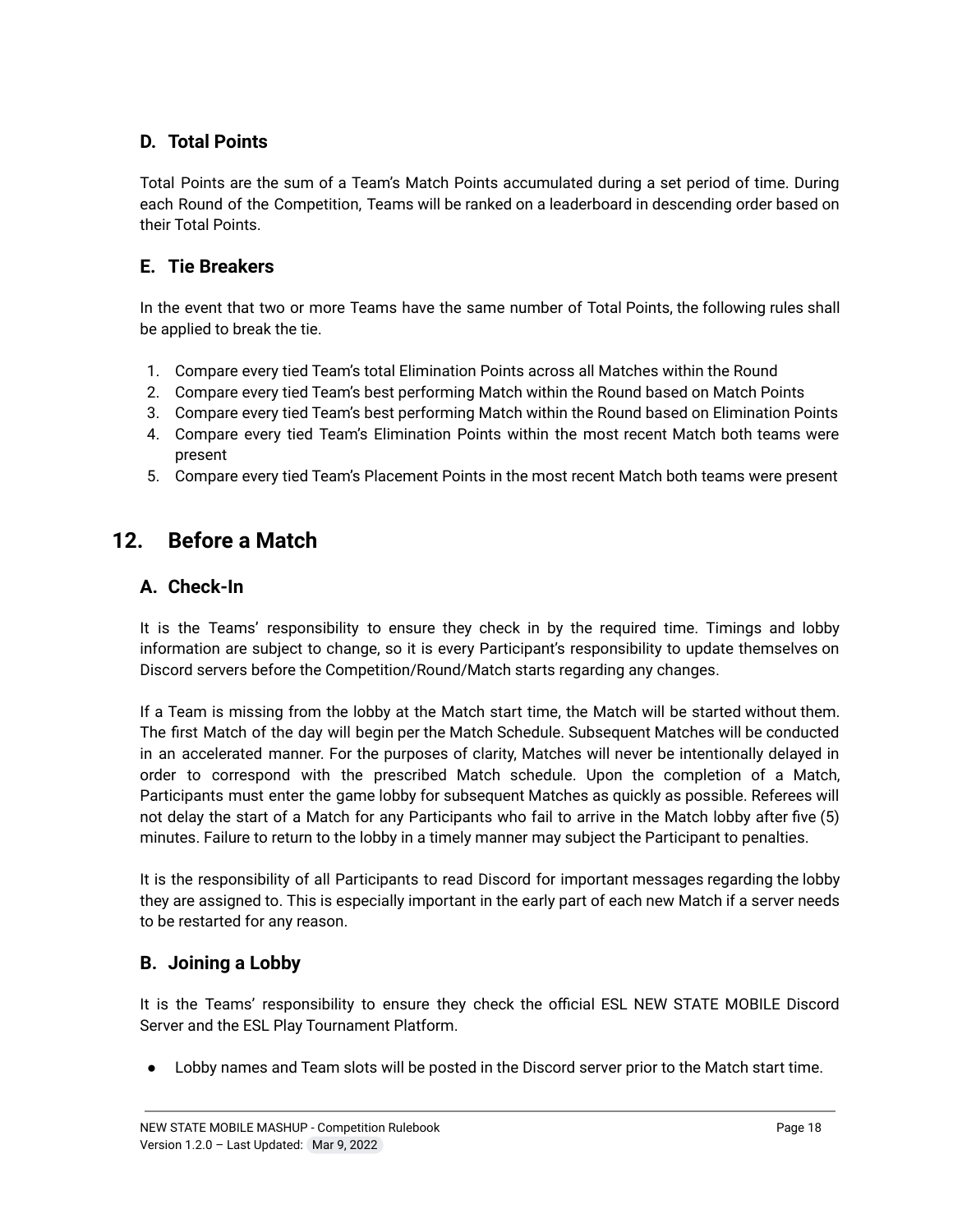● All Match details (including lobby passwords) can be found on the tournament's Match page. ○ These will appear shortly after Check-In has ended.

It is the responsibility of all Participants to read Discord for important messages regarding the lobby they are assigned to. This is especially important in the early part of each new Match if a server needs to be restarted for any reason.

# <span id="page-18-0"></span>**13. During a Match**

## **A. Official Match Start**

A Match has officially begun once all players are in the correct team slots, the lobby host clicks start, and the in-game countdown timer begins.

#### <span id="page-18-1"></span>**B. Disconnections**

Players are allowed to reconnect if they are disconnected from the Match. There will be no Match restarts for disconnections.

#### <span id="page-18-2"></span>**C. Server Crashes**

If a server crashes during a Match, the Match will be restarted.

#### <span id="page-18-3"></span>**D. Scoreboard Screenshots**

All Participants must capture a screenshot of the Match scoreboards to ensure accurate scores are reported and finalized. In the event of a dispute, Participants should be prepared to provide screenshots as evidence. All screenshots should be saved for fourteen (14) days following the completion of the Competition. The Administration reserves the right to request screenshots at any time during this period.

### <span id="page-18-4"></span>**E. Bugs**

In-Game bugs are treated as part of the Game. In the case of a bug negatively affecting a Participant, there will be no restart or remedy available to the Participant.

All problems and bugs encountered on any of the ESL Play tournament pages currently in use should be reported as soon as possible to a Referee.

### <span id="page-18-5"></span>**F. Cheats**

The use of cheats is forbidden during the Competition. The use of a cheat will result in bans and/or disqualifications. For purposes of clarity, a cheat is any program, software, code or hack that gives Participants a competitive advantage over their opponent.

Examples of cheats include: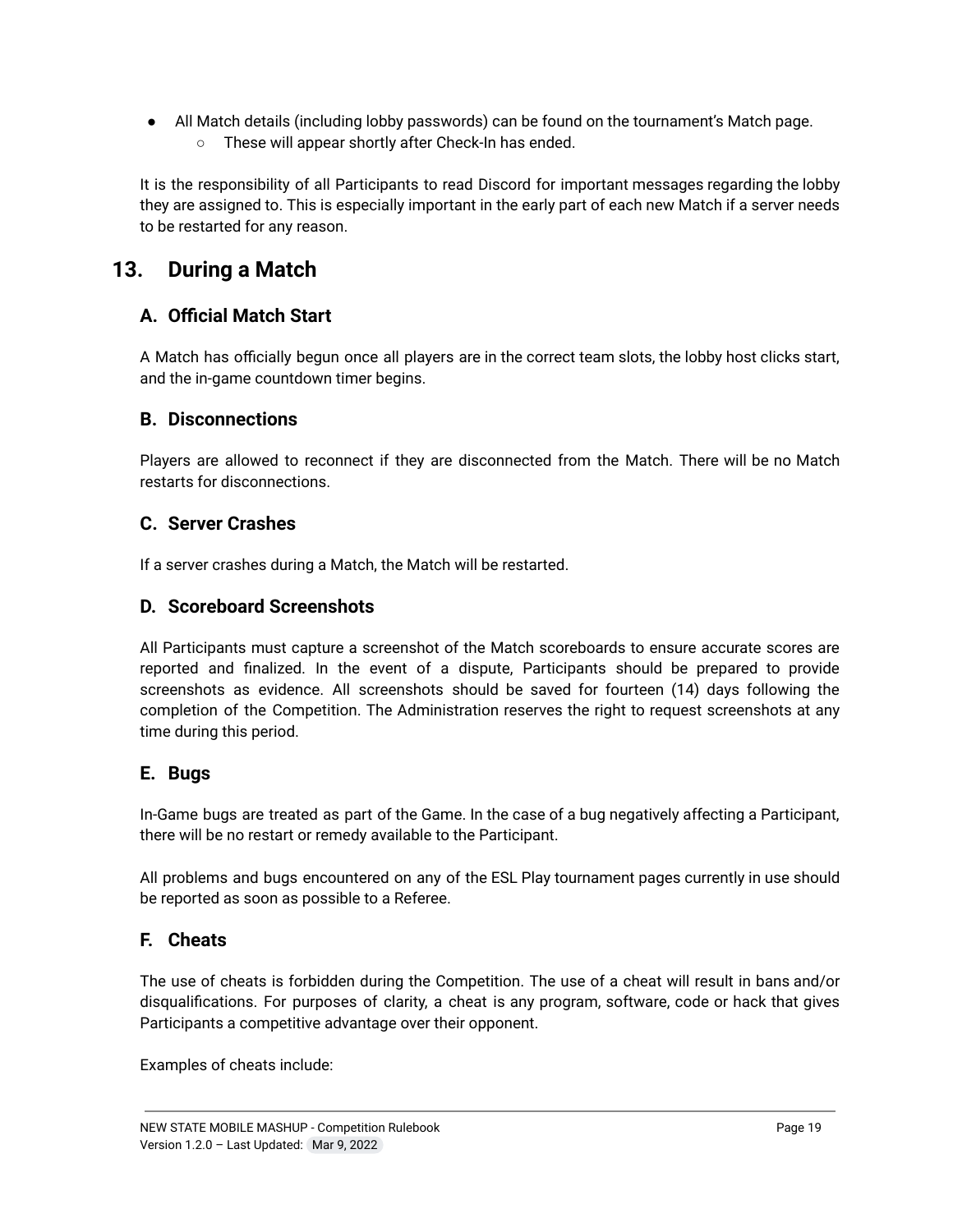- ESP
- Radar hacks
- Wallhacks
- **Speedhacks**
- Aimhacks
- Hitbox manipulation
- Teleportation
- The usage of a bug/bugs to gain an advantage versus your opponents
- Game file editing to remove or alter grass or other aspects from the game
- All 3rd party software or tools that are not allowed by the game publisher and that can give an unfair advantage to a Participant is considered cheating and is not allowed.

#### <span id="page-19-0"></span>**G. In-Game Skins**

Administration reserves the right to request Participants to equip their in-game characters with specific items at their discretion. Such items will be provided to the Players in advance.

#### <span id="page-19-1"></span>**H. Communication and Match Support**

All hardware, software, and internet/network issues are the sole responsibility of the Participants. Match support for the Competition is limited to the official ESL NEW STATE MOBILE Discord Server, Lobby Host, and ESL Play tournament page support tickets. The Discord staff, Lobby Hosts, and ESL Play tournament Referees are there to assist you in your questions related to the Competition, rulings, and other questions.

All Participants are expected to abide by the Code of Conduct and this Tournament Rulebook in all communications before, during, and after Matches.

# <span id="page-19-3"></span><span id="page-19-2"></span>**14. After a Match**

### **A. Results**

Official Match results will be posted on the ESL Play Tournament Platform. Participants should raise any questions or concerns regarding Match results with Referees via official support channels.

### <span id="page-19-4"></span>**B. Protests and Escalations**

Participants who wish to contest a ruling from Referees, believe a rule has been violated, or believe the integrity of the Competition has been compromised in any way ("Disputing Party") may make a request to open a dispute. A dispute must not delay an upcoming Match unless the dispute has the potential to impact the qualification or elimination for the upcoming Match, at the sole discretion of the Administration.

The procedure to open and resolve a dispute is as follows.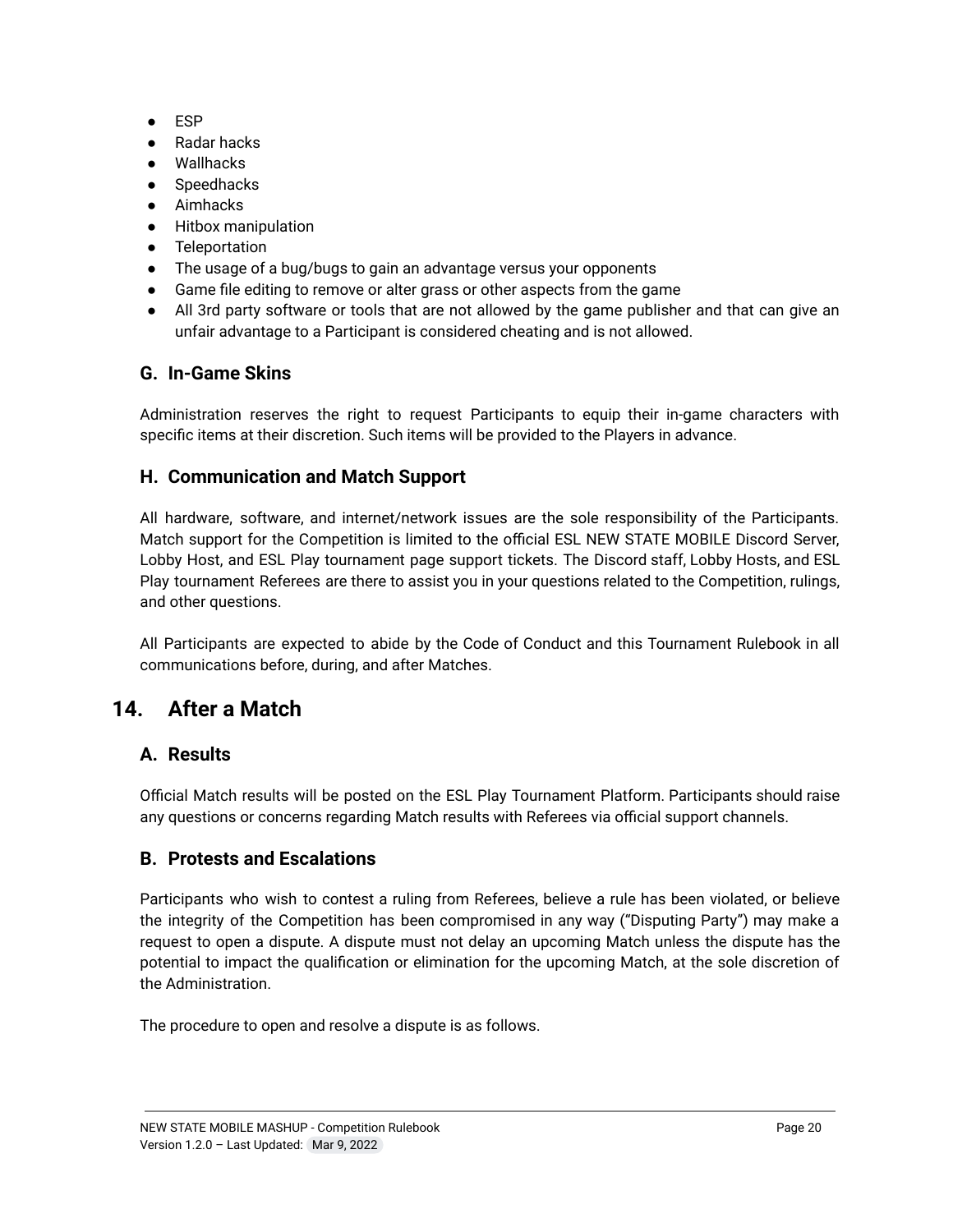- 1. A written statement must be submitted via a support ticket on the Tournament Platform within one (1) hour of the completion of the Match day in which the dispute pertains. The statement, at its minimum, must explain the Disputing Party's case, basic details of the situation, and clear evidence to support the claim.
- 2. Based on the situation, the Administration will determine if the dispute is clearly addressed by the Rules. If so, the dispute will be addressed accordingly. If not, the Administration will take necessary steps to establish a fair and judicious ruling on the matter.
- 3. The ruling on the dispute must be decided prior to the following Match day or before the final rankings are calculated for that respective Round, whichever happens first.
- 4. At this point, the ruling will become final.

## <span id="page-20-0"></span>**C. Breaks Between Matches**

Matches will be conducted per the Match schedule in an accelerated manner. For the purposes of clarity, Matches will never be intentionally delayed in order to correspond with the prescribed Match schedule. Upon the completion of a Match, Participants must enter the game lobby for subsequent Matches as quickly as possible. Referees will not delay the start of a Match for any Participants who fail to arrive in the Match lobby after five (5) minutes. Failure to return to the lobby in a timely manner may subject the Participant to penalties.

# <span id="page-20-1"></span>**15. Code of Conduct**

Participants must always abide by the following Code of Conduct. By participating in the Competition, Participants agree to abide by these rules and any instructions or decisions by Administration and conduct themselves in a positive and professional manner.

## <span id="page-20-2"></span>**A. NEW STATE MOBILE Terms of Service and Rules of Conduct**

Participants shall comply with the NEW STATE MOBILE Terms of Service. The full Terms of Service can be found here: [https://newstate.pubg.com/en/policy/termsofservice.](https://newstate.pubg.com/en/policy/termsofservice) Participants shall comply with the NEW STATE MOBILE Rules of Conduct. The full Rules of Conduct can be found here: [https://newstate.pubg.com/en/policy/rulesofconduct.](https://newstate.pubg.com/en/policy/rulesofconduct) The Terms of Service, Rules of Conduct, and Competition Rules collectively are the "Rules", and violations of any of them may be deemed violations of each of them.

## <span id="page-20-3"></span>**B. Best Ability**

Participants must always attempt to compete at their best ability and use their best effort during any Match and avoid any behavior that is inconsistent with principles of sportsmanship, honesty, integrity, and fair play.

## <span id="page-20-4"></span>**C. Collusion, i.e. Teaming and Match-Fixing**

Participants shall not participate in any act of collusion or Match-fixing. Collusion, also referred to as Teaming, is defined as any agreement between two or more Competitors to cheat, deceive, or disadvantage opposing Participants. Collusion includes, but is not limited to the following: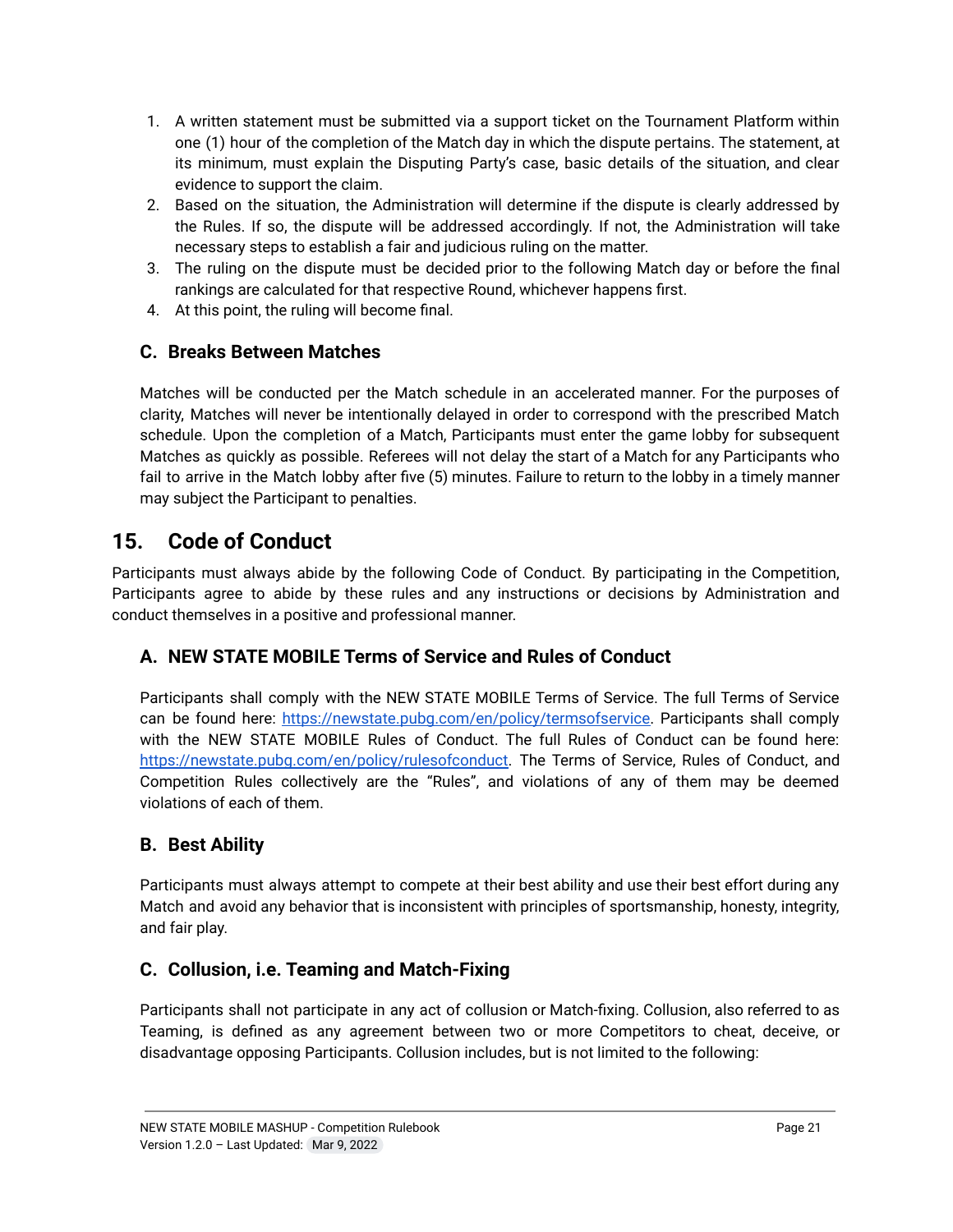- Agreeing to any ruleset outside of the official rules
- Worsening performance or losing a Match or encouraging another Participant to do so
- Deliberately losing for any reason or encouraging another Participant to do so
- Pre-arranging the splitting of prize money or any other form of compensation
- Sending or receiving any signals or messaging to opposing Participants
- Cooperation of one or more Participants together during Competitions or practice Matches for any reason, including but not limited to, attempting to effect qualifications and/or final standings, trolling, etc.

Match-fixing is defined as offering, agreeing, conspiring, or influencing the outcome of any Match by means that are prohibited by law or these rules. The determination of whether a Participant's action can be considered Collusion, Teaming and/or Match-Fixing is at the sole discretion of the Administration, as is the appropriate punishment.

### <span id="page-21-0"></span>**D. Betting and Gambling**

Participants shall not participate in any act of betting or gambling related to NEW STATE MOBILE. Betting is defined as the act of wagering money (cash, cash equivalent, credit of monetary value, or any other monetary instrument) on the outcome of a Match or other component of Competition or any other NEW STATE MOBILE competition. Participants must never place, attempt to place, or encourage the placement of bets on any Match. No Participants may benefit directly or indirectly from gambling on any result of any Matches or the Competition as a whole, or another NEW STATE MOBILE competition as a whole.

#### <span id="page-21-1"></span>**E. Bribery**

Participants shall not participate in any act of bribery. Bribery is defined as the act of offering compensation or anything else of value to influence the judgment or conduct of a person. Participants must never offer or receive any form of compensation to or from another Participant or any other person to attempt to gain or give an unfair advantage in the Competition.

#### <span id="page-21-2"></span>**F. Exploiting and Hacking**

Participants shall not participate in any act of exploiting or hacking. Exploiting is defined as the use of an in-game bug or glitch in a manner not intended by the designers to seek an unfair advantage. Hacking is defined as any modification of hardware, software, game client, or internet connection.

#### <span id="page-21-3"></span>**G. Cheating**

Participants shall not cheat by using any kind of device, program, or any other method or activity that may gain or give an unfair advantage.

#### <span id="page-21-4"></span>**H. Ringing**

Participants shall not participate in any act of ringing. Ringing is defined as playing under another Competitor's account or any account that may be used to deceive the Administration in any way.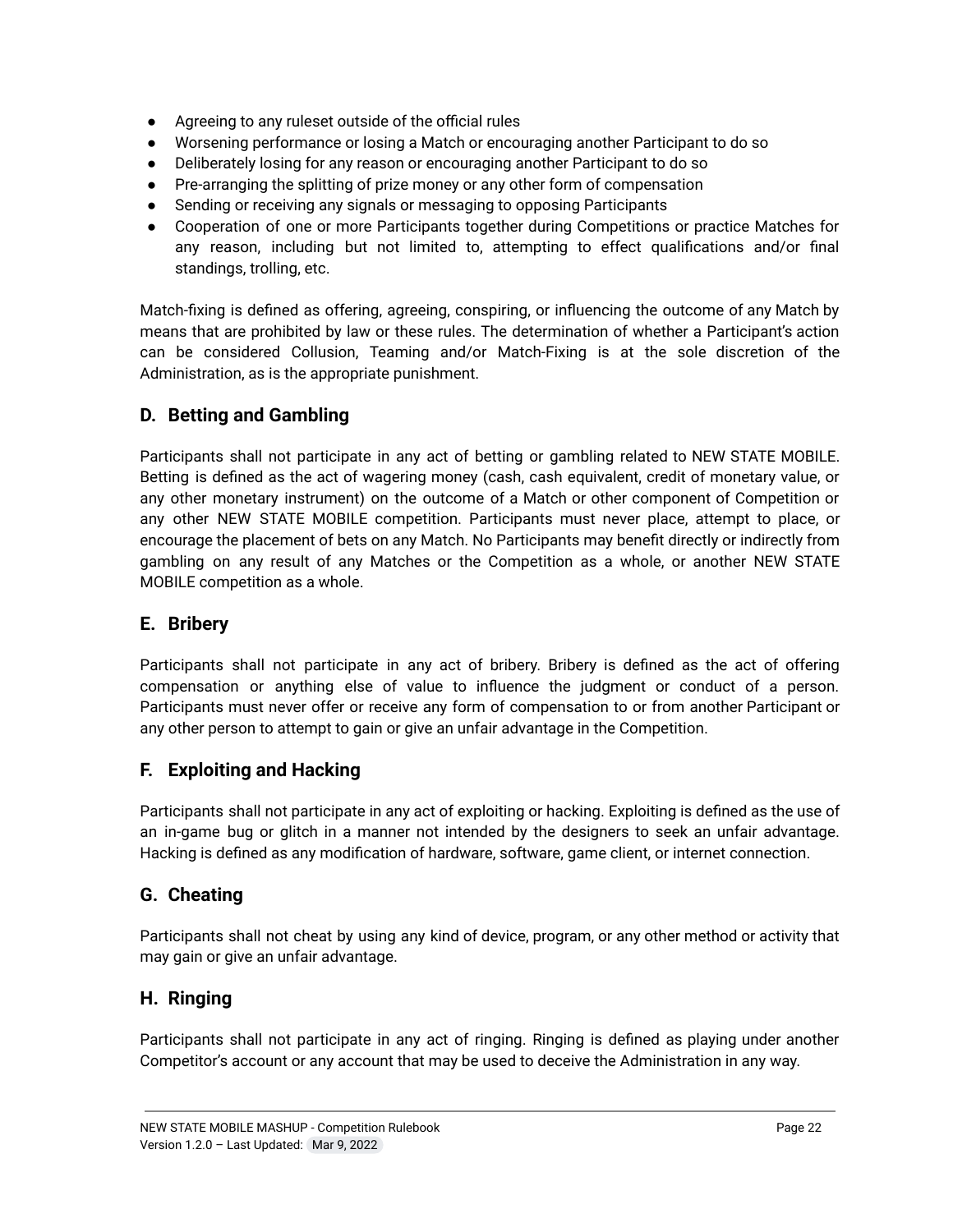### <span id="page-22-0"></span>**I. Intentional Disconnects**

Participants shall not intentionally disconnect from a Match by any action (e.g., quitting the Match, turning off devices, disrupting internet connection, etc.). Any action from a Participant that causes a disconnect shall be deemed intentional regardless of the intent.

#### <span id="page-22-1"></span>**J. Profanity and Hate Speech**

Participants shall not use language that is obscene, foul, vulgar, insulting, threatening, abusive, libelous, slanderous, defamatory, or otherwise offensive. Participants shall not engage in or incite hatred or discriminatory conduct in any way.

#### <span id="page-22-2"></span>**K. Disruptive and Abusive Behavior**

Participants shall not take any action or perform any gesture which is insulting, mocking, disruptive, or antagonistic. A Competition may be conducted and broadcasted in any country and include Participants from any country. Participants are responsible for being aware of the sensitivities of the cultures of the hosting country, countries broadcast to, the Participants, with regards to avoiding any comments, actions or activities that may be reasonably constituted as insulting, mocking, disruptive, or antagonistic. All determinations of any disruptive or abusive behavior are at the sole discretion of the Administration.

#### <span id="page-22-3"></span>**L. Intentional Delaying of or Interfering with the Conduct of the Competition**

Participants shall not intentionally delay or interfere with the conduct or operations of the Competition through any means, including

- Attempting to acquire Competition related information through unofficial or informal means.
- Interfering with the execution of a Match or the duties of Competition, including the Administration, Participants, etc.
- Any other acts that are considered to have delayed or interfered with a Match or the integrity of Competition.

The determination of whether a Participant's action can be considered in violation is at the sole discretion of the Administration, as is the appropriate punishment.

#### <span id="page-22-4"></span>**M. Harassment and Sexual Harassment**

Participants shall not participate in any act of harassment. Harassment can include systematic, hostile, and repeated acts which are intended to isolate or ostracize a person and/or affect the dignity of a person. Unwelcome sexual advances of any kind are strictly prohibited.

### <span id="page-22-5"></span>**N. Discrimination and Denigration**

Participants shall not offend the dignity or integrity of a country, person, or group of people through contemptuous or discriminatory words or actions based on race, ethnicity, national origin, social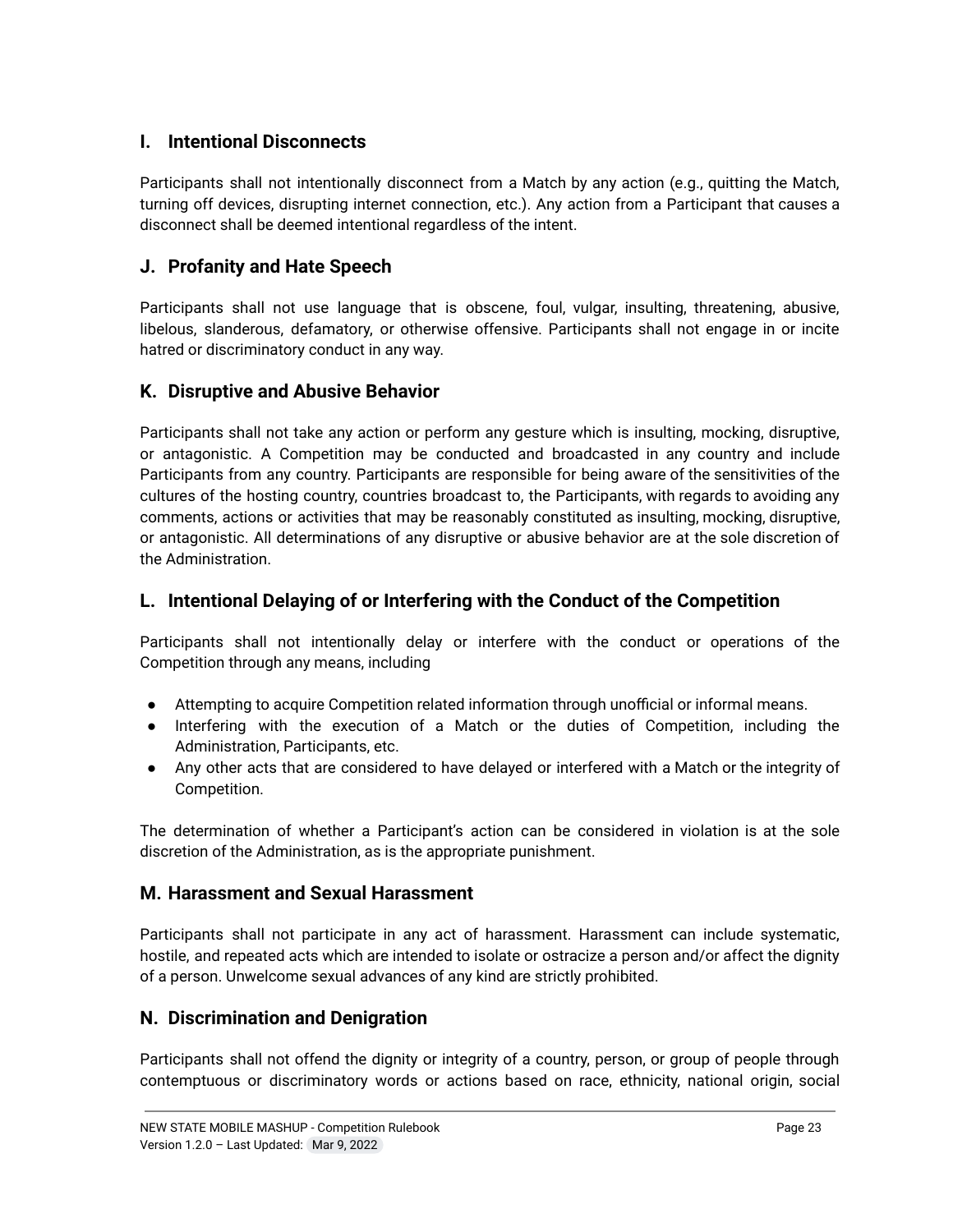origin, gender, language, religion, political opinion, financial status, birth status, sexual orientation, or any other reason.

## <span id="page-23-0"></span>**O. Criminal Activity**

Participants shall not engage in any activity which is prohibited by common law, statute, or treaty and which leads to or may be reasonably deemed likely to lead to conviction in any court of competent jurisdiction.

### <span id="page-23-1"></span>**P. Confidentiality**

Participants shall not disclose any confidential information by any method of communication including all social media channels. All communication with Administration is strictly confidential. The publication of such material without explicit written consent is strictly prohibited.

#### <span id="page-23-2"></span>**Q. Concluding the Competition**

Upon initiating participation in Competition, Participants shall continue to participate in the Competition to its conclusion. Participants shall not refuse to participate in the Competition for any reason including, without limitation, disagreement with a decision by Administration, an accusation regarding competitive integrity of the Competition, or imperfect playing conditions.

## <span id="page-23-3"></span>**16. Conduct Violations and Penalties**

Participants who fail to abide by these official Rules or Code of Conduct may be subject to penalties, fines, suspensions, or bans as deemed necessary and appropriate by Administration.

Administration reserves the right to investigate any instance in which a rule may be violated. Participants shall not withhold information from Administration during an investigation. During an investigation, Participants must adhere to the instructions of Administration and supply complete and accurate information. Participants shall never create any obstruction to an investigation.

#### <span id="page-23-4"></span>**A. Issuance of Penalties**

Administration reserves the right to issue, without limitation of its authority, penalties at its sole discretion upon discovery of any Rule or Code of Conduct violations in accordance with the severity of the infraction. Repeated infractions may result in more severe consequences. Penalties may include, but are not limited to the following:

- Verbal and/or written caution(s) and warning(s)
- $\bullet$  Fine(s) and/or deduction(s) of prize money
- Forfeiture(s) of Match(es)
- Disqualification(s)
- Suspension(s) or Ban(s)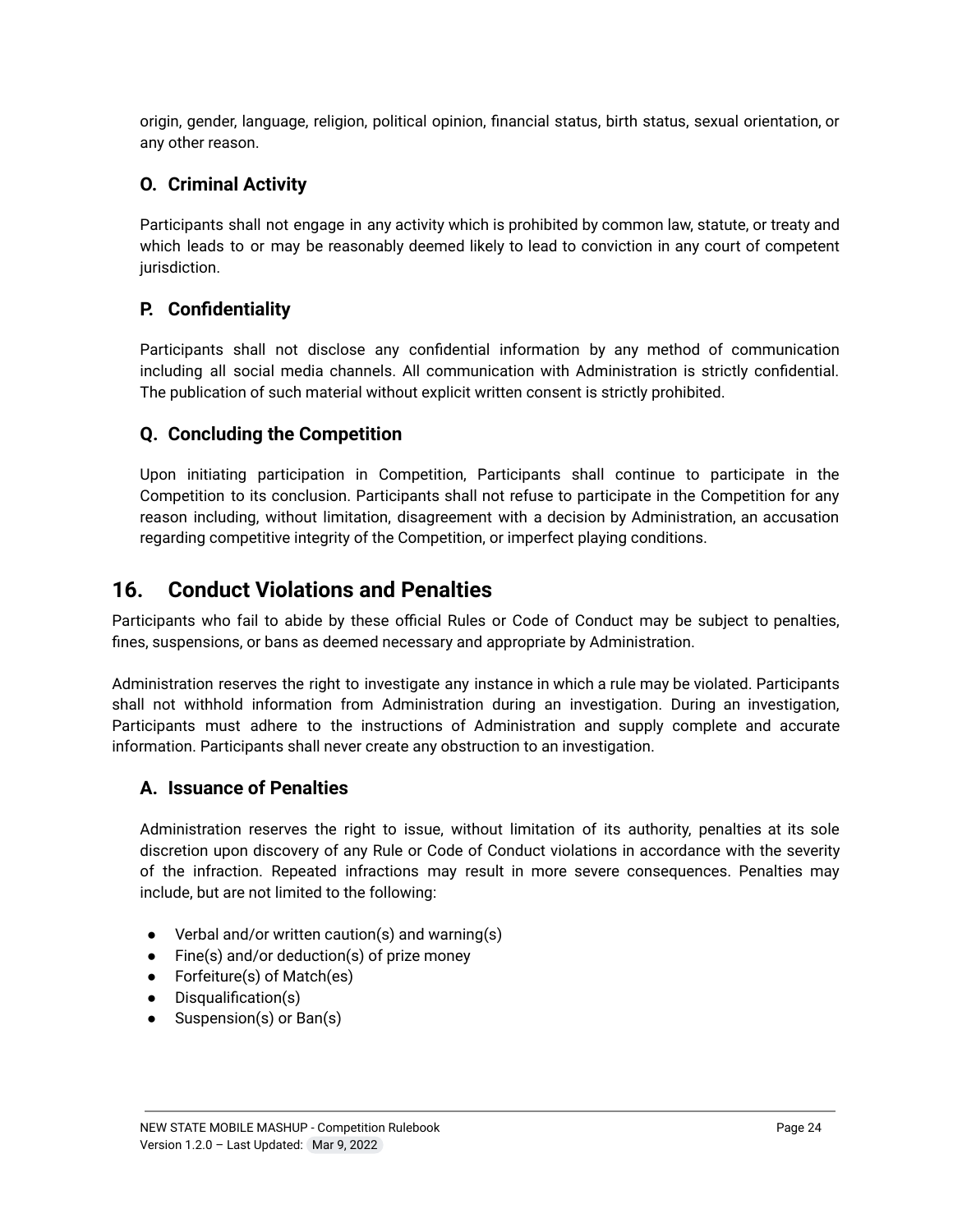## <span id="page-24-0"></span>**B. Publication of Penalties**

Administration reserves the right to publish any information regarding any violation of these official Rules or Code of Conduct. By participating in the Competition, Participants hereby waive any right to legal action against Administration, its Affiliates, or other Participants regarding the issuing and publishing of penalties. Administration's determination as to the appropriate penalties will be final and binding and by participating in the Competition each Participant waives any right to bring a claim in court for Administration's decision or any remedies thereof.

# <span id="page-24-2"></span><span id="page-24-1"></span>**17. Broadcasts and Contents**

### **A. Ownership of Broadcasts and Contents**

KRAFTON, Inc. (or its licensors) shall exclusively own all right, title, and interest, including all related intellectual property rights, in and to the Game, any event program that features the Game, the Competition, all copyrightable materials or trademark rights related to the Competition, including without limitation any websites, marketing collateral, logos or trademarks, or any designs for any of the foregoing (excluding the unmodified trademarks of Team and Likeness of Competitors if incorporated or used therein), and any suggestions, ideas, enhancement requests, feedback, recommendations or other information provided by Team or Competitors relating to the foregoing. KRAFTON, Inc. (and its licensors, where applicable) shall exclusively own all right, title and interest, including all related intellectual property rights, in and to any broadcasts of the Competition.

### <span id="page-24-3"></span>**B. Competitors' Likeness**

By participating in the Competition, Participant grants KRAFTON, Inc., PUBG Santa Monica, Inc. and Administration the right to use such Participant's Likeness for publicity purposes, including without limitation, broadcast of the Competition, creation of other content from broadcasts or related to the Competition and NEW STATE MOBILE or from the Competition content (by way of example and not limitation, in highlights and editorial coverage) and for marketing the Competition, NEW STATE MOBILE, and NEW STATE MOBILE events ("Publicize"). Participant grants KRAFTON, Inc., PUBG Santa Monica, Inc. and Administration all necessary rights to use any name, in-game nickname, sobriquet, physical likeness (including but not limited to the voice, actions, likeness (actual or simulated), picture, photograph, silhouette, appearance), biographical information, game play statistics, and/or account ID of any Participant (collectively, "Likeness"), for Publicity purposes prior to, during, or after the completion of Competition, in any media, throughout the world, in perpetuity, in connection with Publicizing the Competition, without any compensation or prior approval unless specifically prohibited by any applicable law.

### <span id="page-24-4"></span>**C. Broadcasts by Competitors**

Participants must inform Administration of their desire to live broadcast the Competition and receive prior approval from Administration before being deemed eligible to live broadcast the Competition. All live broadcasts are required to use a twenty (20) minute minimum delay. Participants who live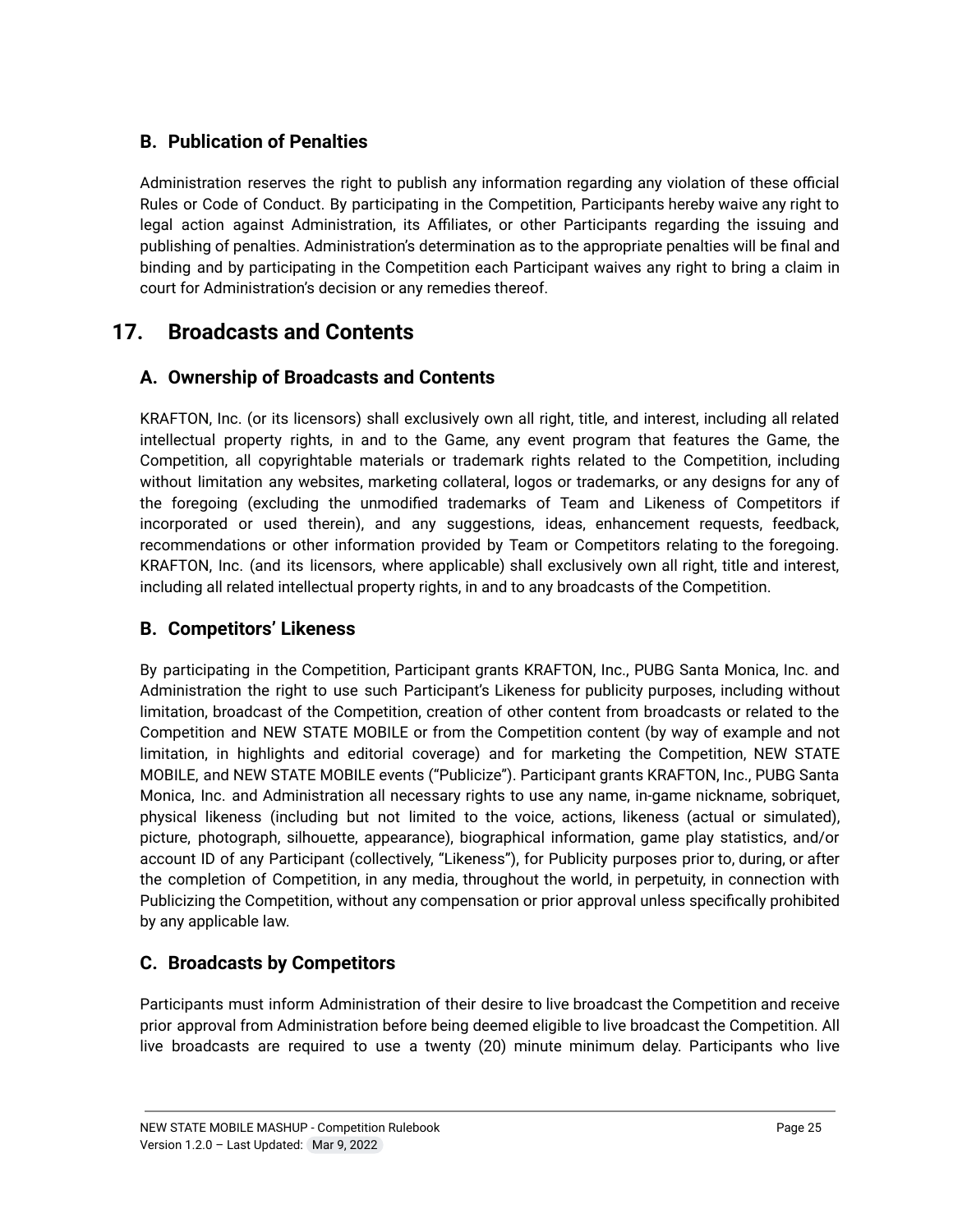broadcast without a minimum delay of twenty (20) minutes may be disqualified from the Competition and/or suspended from future Competitions.

# <span id="page-25-1"></span><span id="page-25-0"></span>**18. Limitation of Liability**

# **A. No Consequential Damages**

To the maximum extent permitted by applicable law, neither KRAFTON, Inc., PUBG Santa Monica, Inc., Administration nor any of their respective affiliates, partners, sponsors, service providers, suppliers, officers, directors, managers, members, employees, representatives, agents or licensors (collectively, the "KRAFTON Parties"), shall be liable in any way for any loss of profits or any indirect, incidental, consequential, special, punitive, or exemplary damages, arising out of or in connection with the Rules, any Competitions, or the delay or inability to use or lack of functionality of the Game, even if a KRAFTON Party is at fault and even if a KRAFTON Party is aware of the possibility of such damages.

# <span id="page-25-2"></span>**B. Cap on Liability**

To the maximum extent permitted by applicable law, the aggregate liability of the KRAFTON Parties arising out of or in connection with the Rules, any Competitions, and NEW STATE MOBILE will be limited to a Team or Competitors' direct damages in an amount not to exceed US\$ 1,000. Multiple claims will not expand this limitation. These limitations and exclusions regarding damages apply even if any remedy fails to provide adequate compensation.

# <span id="page-25-3"></span>**C. Limitation on Liability**

KRAFTON Parties shall not be liable for: (i) internet, telephone system, telephone, mobile phone, or computer hardware, software, or other technical or computer malfunctions, lost connections, disconnections, delays or transmission errors; (ii) data corruption, theft, destruction, unauthorized access to or alteration of entry or other materials; (iii) any injuries, losses or damages of any kind, including death, caused by the prize or resulting from acceptance, possession, or use of a prize, or from participation in the Competition; or (iv) any printing, typographical, administrative, or technological errors in any materials associated with the Competition.

## <span id="page-25-4"></span>**D. Disclaimer of Warranties**

KRAFTON PARTIES DO NOT GUARANTEE CONTINUOUS, ERROR-FREE, VIRUS-FREE, OR SECURE OPERATION OF OR ACCESS TO THE GAME. THE GAME AND THE COMPETITION ARE PROVIDED ON AN AS-IS BASIS, AND THE KRAFTON PARTIES DISCLAIM ANY AND ALL WARRANTIES, CONDITIONS, COMMON LAW DUTIES, AND REPRESENTATIONS (EXPRESS, IMPLIED, ORAL, AND WRITTEN), WITH RESPECT TO THE GAME AND THE COMPETITION AND ANY MATERIALS OR INFORMATION PROVIDED TO TEAM OR COMPETITORS IN CONNECTION WITH THE COMPETITION, OR ANY PART THEREOF, INCLUDING ANY AND ALL EXPRESS, IMPLIED, AND STATUTORY WARRANTIES AND CONDITIONS OF ANY KIND WHATSOEVER, INCLUDING THOSE OF TITLE, NONINFRINGEMENT, MERCHANTABILITY, FITNESS OR SUITABILITY FOR ANY PURPOSE (WHETHER OR NOT ANY KRAFTON PARTY KNOWS, HAS REASON TO KNOW, HAS BEEN ADVISED, OR IS IN FACT AWARE OF ANY SUCH PURPOSE), LACK OF NEGLIGENCE, AND LACK OF VIRUSES, WHETHER ALLEGED TO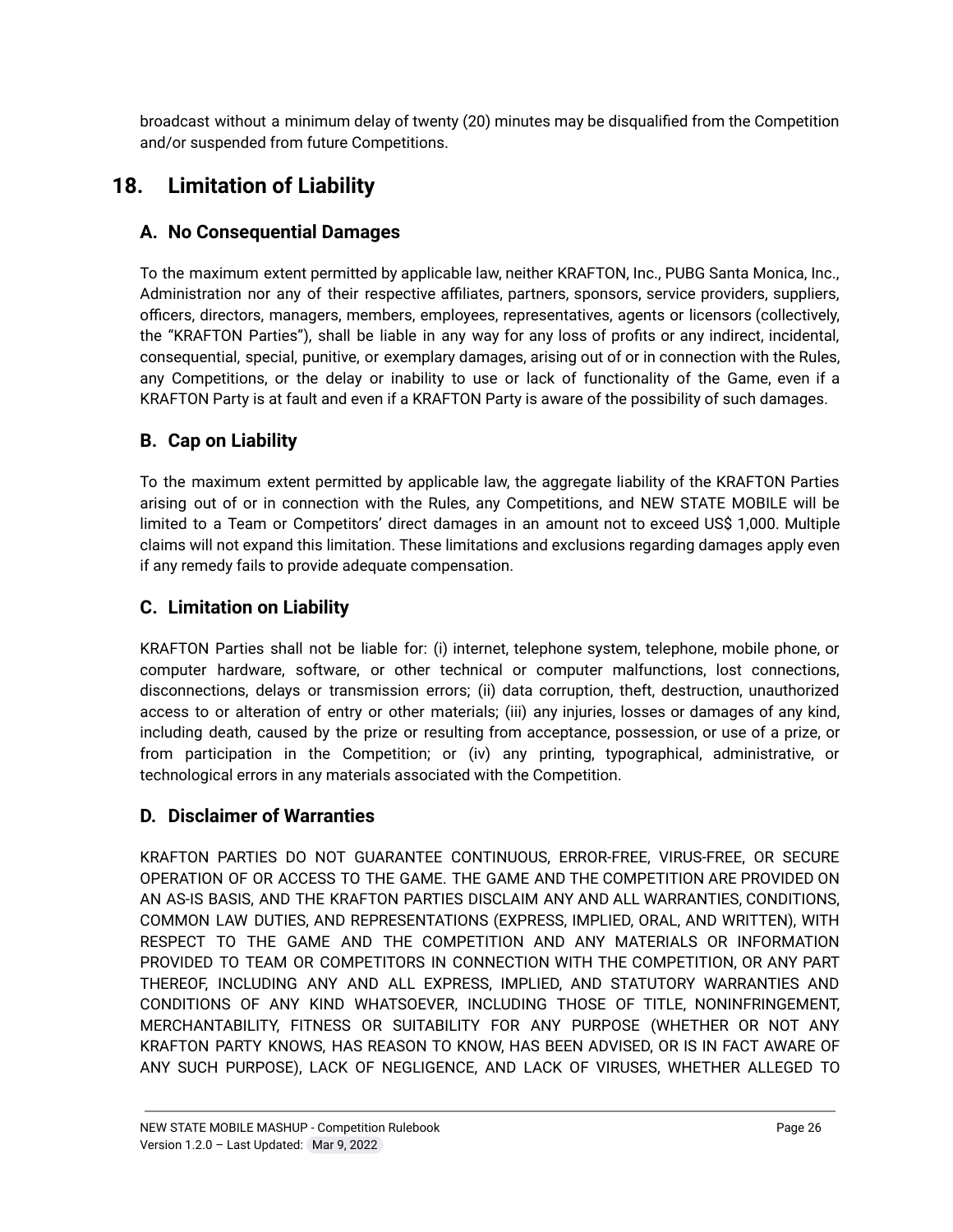ARISE UNDER LAW, BY REASON OF CUSTOM OR USAGE IN THE TRADE, OR COURSE OF DEALING. THIS PARAGRAPH WILL APPLY TO THE MAXIMUM EXTENT PERMITTED BY LAW.

# <span id="page-26-0"></span>**19. Changelog**

Any material changes to this document will be listed in the changelog below and communicated directly to Competitors via the appropriate channels.

| <b>Version</b> | <b>Date Updated</b> | <b>Note</b>                                                                                    |
|----------------|---------------------|------------------------------------------------------------------------------------------------|
| Version 1.0.0  | March 1, 2022       | Version 1.0.0 has been published.                                                              |
| Version 1.1.0  | March 7, 2022       | Changes made to Substitute Player rules<br>Changes made to Player eligibility and country list |
| Version 1.2.0  | March 9, 2022       | Changes made to Player Disconnection rules                                                     |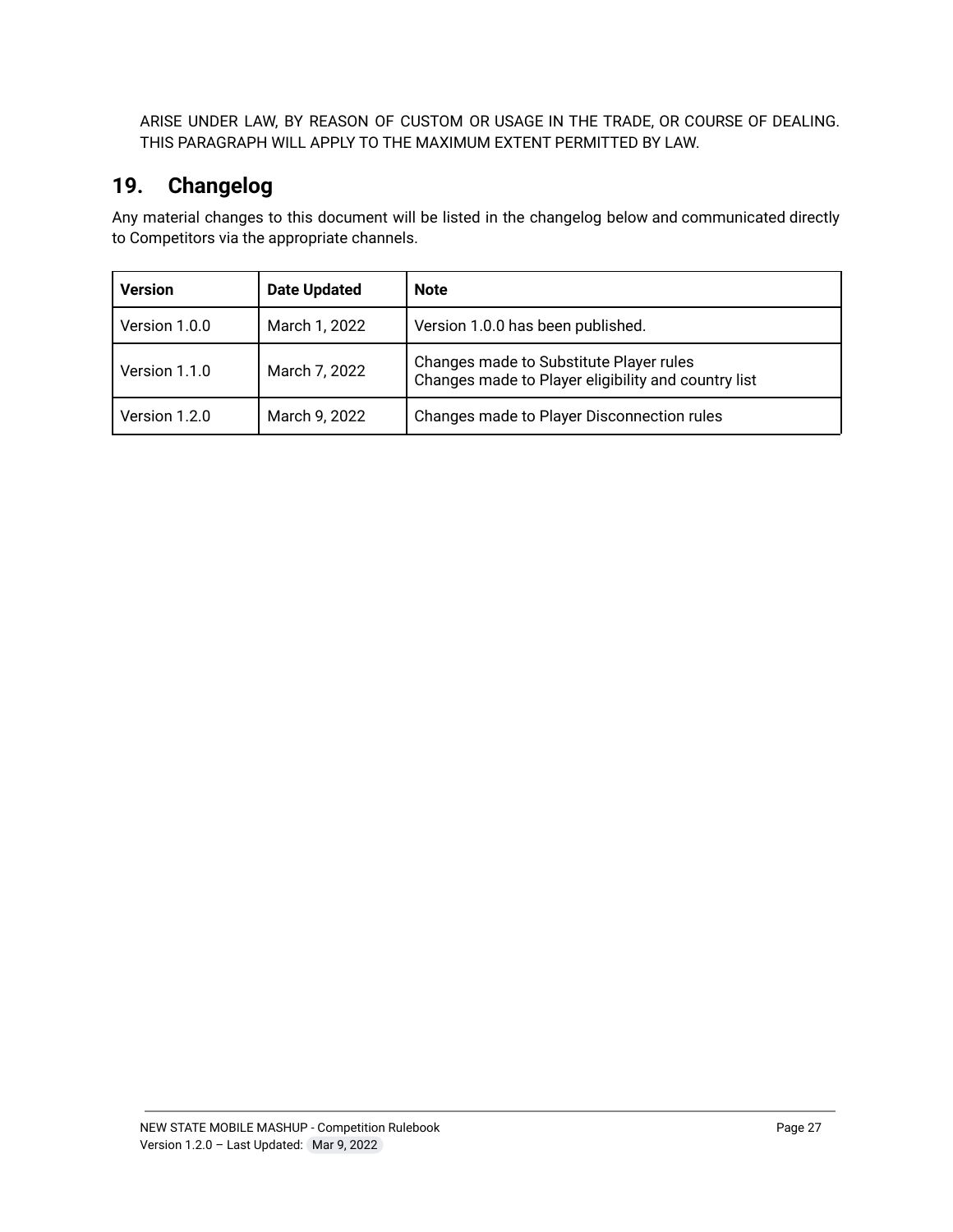# <span id="page-27-0"></span>**20. Participation Agreement**

By participating in the Competition, Participants hereby agree to be bound by and always comply with the Rules. By participating in the Competition, Participants may be exposed to certain information that is not known by the general public ("Confidential Information"). Confidential information shall include but not be limited to product features, designs, specifications, marketing plans, or Competition plans. Participants hereby agree never to disclose Confidential Information. Participants hereby irrevocably grant to KRAFTON, Inc., its parent, affiliates, successors, and anyone acting under the authority or permission of any of the foregoing, the world-wide, royalty free, perpetual right to use their names, quotes, biographical description, picture, likeness, voice, or video recording to be associated with the Competition.

Participant has been granted permission to participate in the Competition. In order to participate in the Competition, Participant agrees and acknowledges that: (i) Participant is under no obligation to participate in the Competition, and that the decision to participate in the Competition was made solely by Participant; (ii) participation in the Competition may entail known, unknown, anticipated, and unanticipated risks that could result in damage to Participant. Participant understands that such risks cannot be eliminated. Participant hereby releases and holds harmless from liability KRAFTON, Inc. and their subsidiaries and associated companies, officers, officials, agents, and/or employees with respect to any and all losses, damages, costs, or losses or damages to property that may arise due to taking part in the Competition, regardless of whether such losses or damages arise from the negligence of the parties released from liability.

Participant agrees not to engage at any time in any form of conduct or make any posts, statements or representations, or direct any other person or entity to engage in any conduct or make any posts, statements or representations, that disrupt, disparage, criticize or otherwise impair the reputation or disrupts the business of KRAFTON, Inc., PUBG Santa Monica, Inc., NEW STATE MOBILE, NEW STATE MOBILE MASHUP, any related NEW STATE MOBILE events, its affiliates, parents and subsidiaries and their respective past and present officers, directors, stockholders, partners, members, agents and employees. Nothing contained in this clause shall preclude Participant from providing truthful testimony or statements pursuant to subpoena or other legal process or in response to inquiries from any government agency or entity. Participant agrees to cooperate with any and all investigations by the Administration regarding the potential violation of the Rules, including access to public social media content.

Participant agrees to adhere to the rulings made by the Administration and, in situations where rulings go against the Participant, the Participant agrees to play out their remaining Matches and resolve all disputes upon the completion of the Match day and/or Competition. Participant understands and agrees that if they walk out or refuse to participate in the scheduled Matches, they will be subject to punishments as laid out in these Rules, which include but are not limited to, fines, forfeiture of prize money, disqualifications and/or banning of Participant.

Participant agrees that KRAFTON, Inc., its parent, subsidiaries, affiliates, successors, and anyone acting under the authority or permission of any of the foregoing, will collect, store, process and otherwise use personal information of all Competition participants, including Players and other individuals associated with the Team with respect to the Competition. KRAFTON, Inc. will use this personal data for the following purposes: